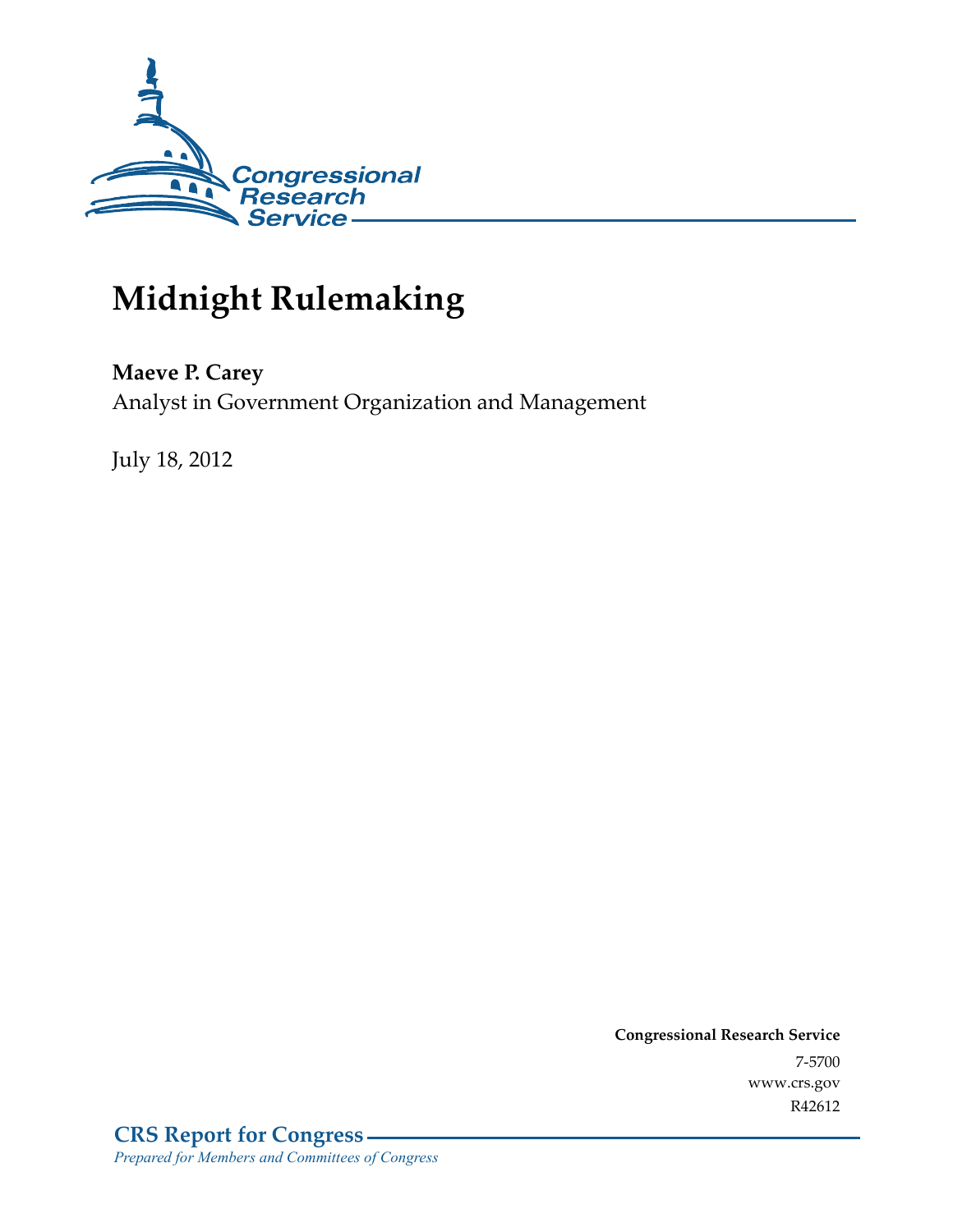## **Summary**

During the final months of recent presidential administrations, federal agencies have increased the number of issued regulations. This phenomenon is often referred to as "midnight rulemaking." Various scholars and public officials have documented evidence of midnight rulemaking by several recent outgoing administrations, especially for those outgoing administrations that will be replaced by an administration of a different party.

One possible explanation for the issuance of "midnight rules" is the desire of the outgoing administration to complete its work and achieve certain policy goals before the end of its term of office—what has been termed the "Cinderella effect." Because it may be difficult to change or eliminate rules after they have taken effect, issuing midnight rules can also help ensure a legacy for a President. This may especially be true when a party change will occur in the White House.

At times, certain rules issued during the last few months of an administration have been considered by some as controversial. For example, before President William J. Clinton left office, his administration issued energy efficiency standards for washing machines and a rule setting ergonomics standards in the workplace. Shortly before the end of President George W. Bush's second term concluded, his administration finalized rules allowing states to determine whether concealed firearms may be carried in national parks and giving agencies greater responsibility to determine when and how their actions may affect species under the Endangered Species Act.

On the other hand, a recent study for the Administrative Conference of the United States (ACUS) concluded that many midnight regulations were "relatively routine matters not implicating new policy initiatives by incumbent administrations," and that the "majority of the rules appear to be the result of finishing tasks that were initiated before the Presidential transition period or the result of deadlines outside the agency's control (such as year-end statutory or court-ordered deadlines)." The study cited some evidence of the strategic use of midnight rules to implement certain desired policies before leaving office, but in general, the study said that "the perception of midnight rulemaking as an unseemly practice is worse than the reality."

In the  $112<sup>th</sup>$  Congress, companion bills entitled the Midnight Rule Relief Act of 2012 (H.R. 4607) and S. 2368) were introduced by Representative Reid Ribble and Senator Ron Johnson. The Midnight Rule Relief Act would establish a moratorium on the proposal or issuance of certain types of rules during the period between a presidential election day and inauguration day of a President's final term in office. The law would only apply in cases "in which a President is not serving a consecutive term." The House Committee on Oversight and Government Reform reported H.R. 4607 on June 1, 2012. S. 2368 was referred to the Senate Committee on Homeland Security and Governmental Affairs upon introduction.

This report provides an overview of midnight rulemaking and discusses actions that recent outgoing and incoming administrations have taken pertaining to midnight rules. It explains how an incoming President could change or eliminate midnight rules, and provides options for congressional oversight of midnight rules.

This report will be updated as events warrant.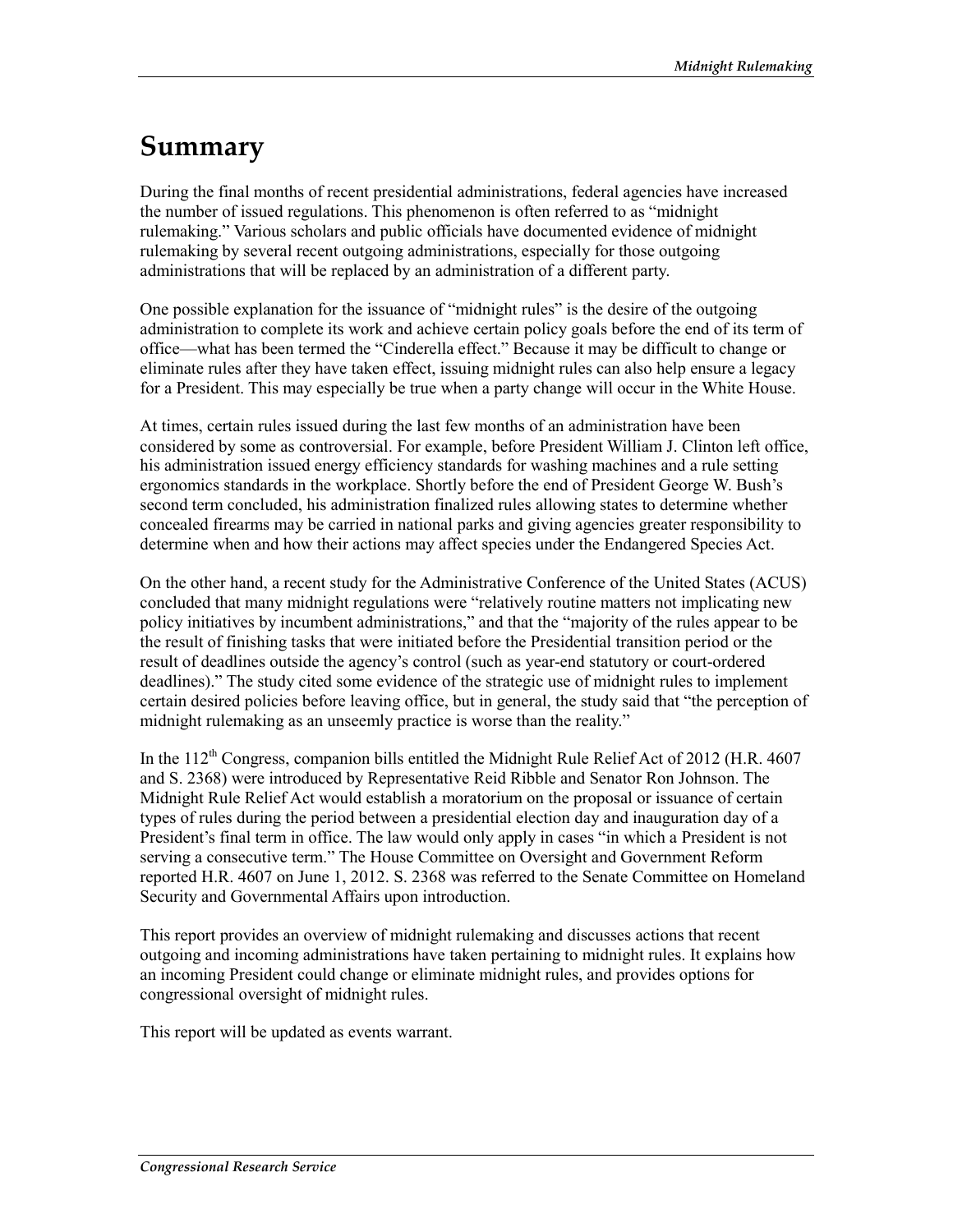## **Contents**

## **Tables**

| Table 2. "Economically Significant" Rules Reviewed at the Office of Information and |  |
|-------------------------------------------------------------------------------------|--|
|                                                                                     |  |

## **Contacts**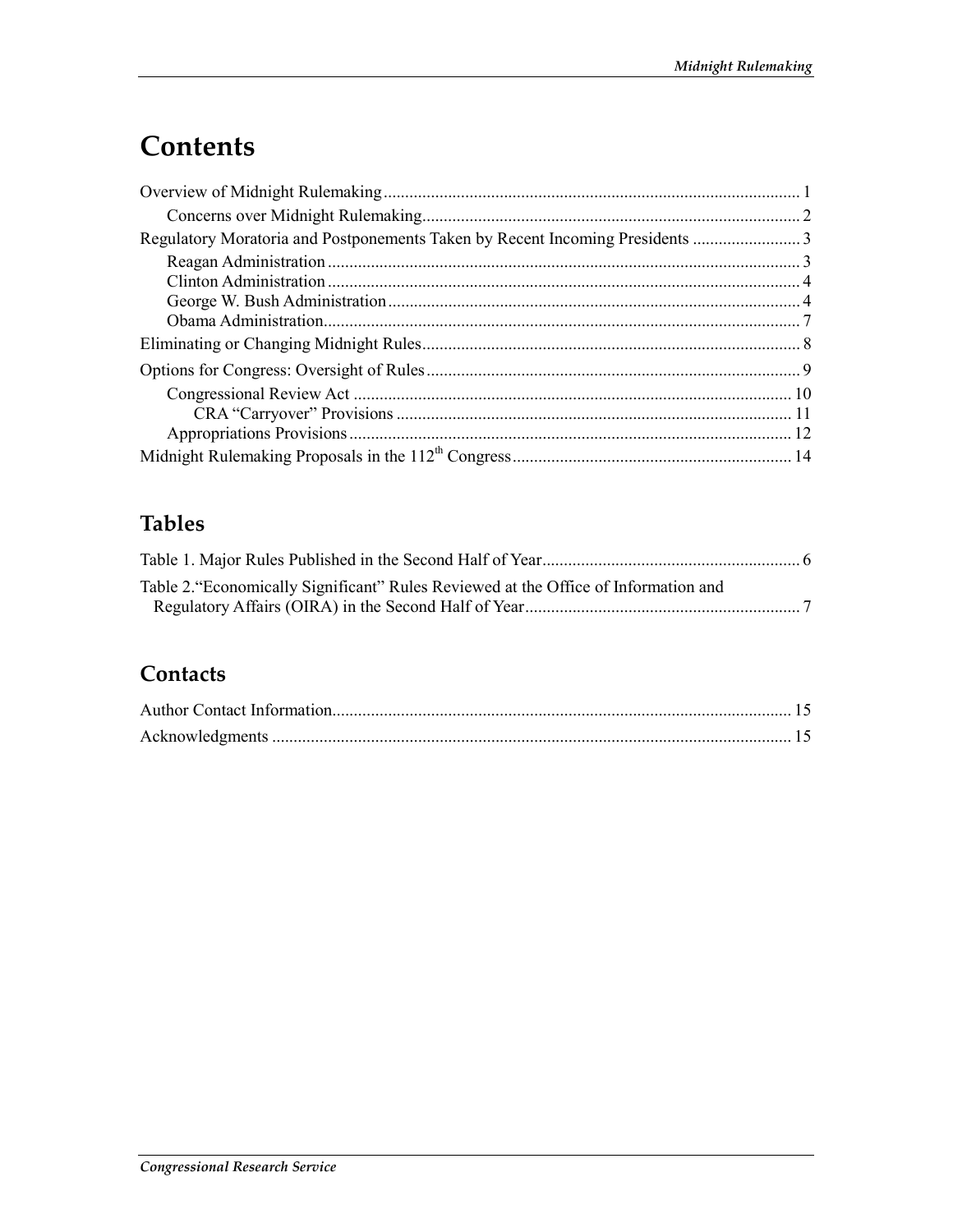uring the final months of recent presidential administrations, federal agencies have increased the number of issued regulations. This phenomenon is often referred to as "midnight rulemaking." Various scholars and public officials have documented evidence I uring the final months of recent presidential administrations, federal agencies have increased the number of issued regulations. This phenomenon is often referred to as "midnight rulemaking." Various scholars and public administrations that will be replaced by an administration of a different party.<sup>1</sup>

For example, one study documented an increase in the number of economically significant rules issued in the final year of several outgoing presidents.<sup>2</sup> Another study concluded that not only are more regulations finalized at the end of an outgoing President's administration, but more proposed rules (also known as notices of proposed rulemaking, or NPRMs) are issued during that period as well. $3$ 

## **Overview of Midnight Rulemaking**

One possible explanation for the issuance of "midnight rules" is the desire of the outgoing administration to complete its work and achieve certain policy goals before the end of its term of office—what has been termed the "Cinderella effect."<sup>4</sup> As one Bush Administration official said, midnight rulemaking is like "Cinderella leaving the ball… presidential appointees hurried to issue last-minute 'midnight' regulations before they turned back into ordinary citizens at noon on January  $20^{\text{th}}$ ."<sup>5</sup> Because it may be difficult to change or eliminate rules after they have taken effect, issuing midnight rules can also help ensure a legacy for a President—especially when an incoming administration is of a different party.

At times, certain rules issued during the last few months of an administration have been considered by some as controversial. For example, when President William J. Clinton was leaving office, his administration issued energy efficiency standards for washing machines and a rule setting ergonomics standards in the workplace. Shortly before the end of President George W. Bush's second term concluded, his administration finalized rules allowing states to determine whether concealed firearms may be carried in national parks and giving agencies greater responsibility to determine when and how their actions may affect species under the Endangered Species Act. $6$ 

<sup>&</sup>lt;sup>1</sup> See Jerry Brito and Veronique de Rugy, "Midnight Regulations and Regulatory Review," Working Paper No. 08-34, Mercatus Center, George Mason University, available at http://www.mercatus.org/uploadedFiles/Mercatus/ Publications/Midnight%20Regulations.pdf; and Anne Joseph O'Connell, "Cleaning Up and Launching Ahead," January 2009, at http://www.americanprogress.org/issues/2009/01/pdf/regulatory\_agenda.pdf.

<sup>&</sup>lt;sup>2</sup> Patrick A. McLaughlin, "The Consequences of Midnight Regulations and Other Surges in Regulatory Activity," *Public Choice*, vol. 147, no. 3 (April 2011), pp. 395-412. A rule is defined as "economically significant" in Executive Order 12866 if the rule is expected to "(1) Have an annual effect on the economy of \$100 million or more or adversely affect in a material way the economy, a sector of the economy, productivity, competition, jobs, the environment, public health or safety, or State, local, or tribal governments or communities"  $(\S 3(f))$ .

<sup>&</sup>lt;sup>3</sup> Anne Joseph O'Connell, "Political Cycles of Rulemaking: An Empirical Portrait of the Modern Administrative State," *Virginia Law Review*, vol. 94, no. 4 (June 2008), pp. 889-986.

<sup>4</sup> Jay Cochran, III, *The Cinderella Constraint: Why Regulations Increase Significantly During Post-Election Quarters* (Arlington, VA: Mercatus Center, 2001), available at http://www.mercatus.org/PublicationDetails.aspx?id=17546.

<sup>5</sup> Susan E. Dudley, "Reversing Midnight Regulations," *Regulation*, Spring 2001, at http://www.cato.org/pubs/ regulation/regv24n1/dudley.pdf, p. 9.

<sup>6</sup> The Endangered Species Act is 16 U.S.C. §§ 1531 *et seq.*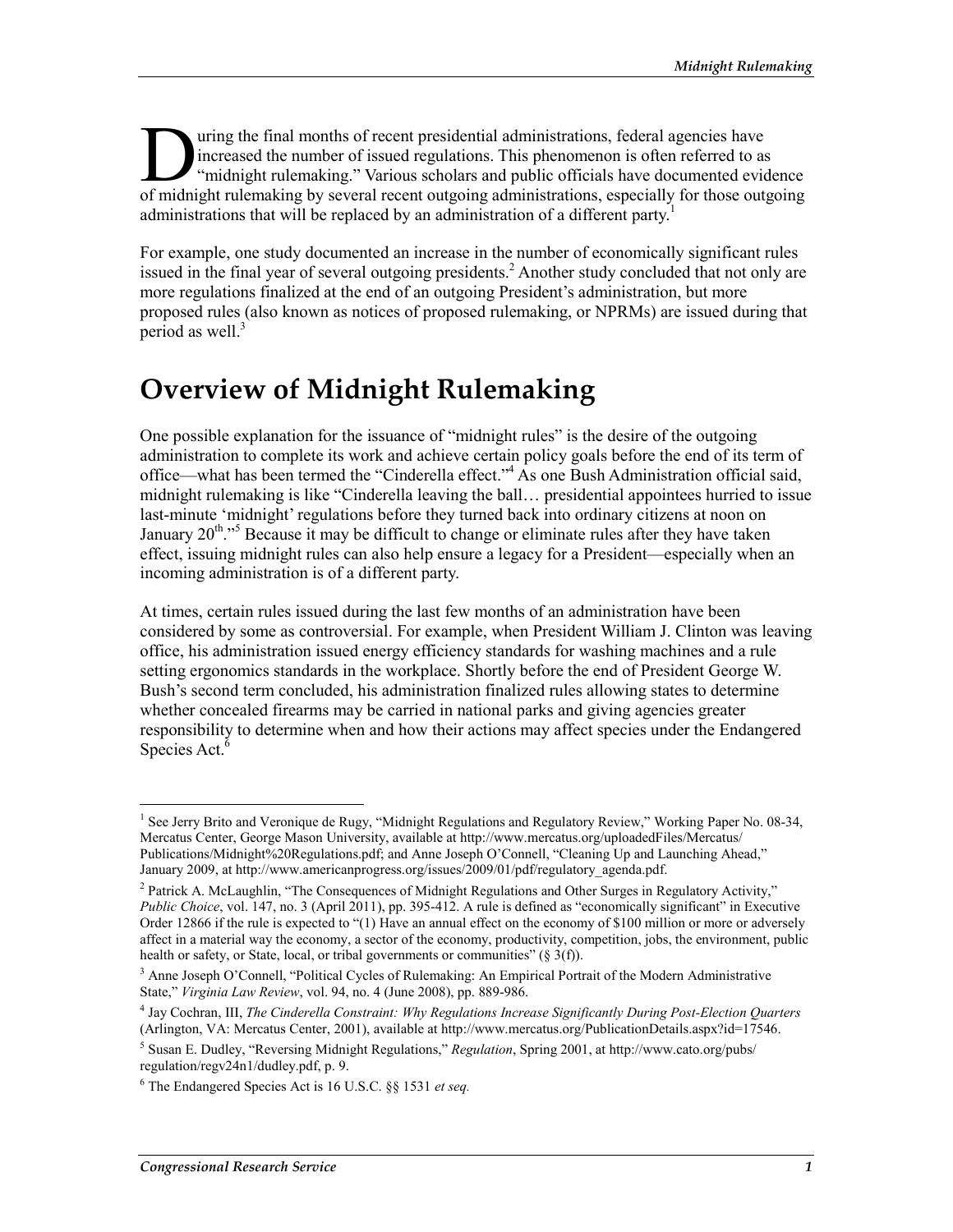On the other hand, a recent study for the Administrative Conference of the United States (ACUS) concluded that many midnight regulations were "relatively routine matters not implicating new policy initiatives by incumbent administrations," and that the "majority of the rules appear to be the result of finishing tasks that were initiated before the Presidential transition period or the result of deadlines outside the agency's control (such as year-end statutory or court-ordered deadlines)."7 The study cited some evidence of the strategic use of midnight rules to implement certain desired policies before leaving office, but in general, the study said that "the perception of midnight rulemaking as an unseemly practice is worse than the reality."8

### **Concerns over Midnight Rulemaking**

One general concern raised is that an outgoing administration may have less political accountability compared to an administration faced with the possibility of re-election. Rules that are hurried through at the end of an administration may not have the same opportunity for public input. Agencies may find that in order to issue regulations by the end of an administration, they may not have sufficient time to review and digest public comments taken during the comment period.<sup>9</sup>

Another concern is that the quality of the regulations may suffer during the midnight period, since the departing administration may issue rules quickly, and as a result, the rules may not receive adequate review. For example, two scholars of administrative procedure wrote that "an increase in the number of regulations promulgated in a given time period could overwhelm the institutional review process that serves to ensure that new regulations have been carefully considered, are based on sound evidence, and justify their cost."10 In particular, the concern is that the Office of Information and Regulatory Affairs (OIRA) in the Office of Management and Budget (OMB) may not have enough staff or resources to conduct full reviews of regulations if they receive a larger number of regulations than usual for review.<sup>11</sup>

Finally, some have argued that the task of evaluating a previous administration's midnight rules can potentially overwhelm a new administration.<sup>12</sup>

<sup>7</sup> Administrative Conference Recommendation 2012-2, *Midnight Rules*, Adopted June 14, 2012, pp. 1-2, at http://www.acus.gov/wp-content/uploads/downloads/2012/06/Final-Recommendation-2012-2-Midnight-Rules.pdf; and Jack M. Beermann, "Midnight Rules: A Reform Agenda," draft report prepared for the consideration of the Administrative Conference of the United States, March 3, 2012, at http://www.acus.gov/wp-content/uploads/ downloads/2012/03/Revised-Draft-Midnight-Rules-Report-3-13-12.pdf.

<sup>8</sup> Administrative Conference Recommendation 2012-2, *Midnight Rules*, p. 1.

<sup>9</sup> See Beermann, *Midnight Rules*, citing an example in which an agency had to review 300,000 comments in one week to issue a rule on time.

<sup>&</sup>lt;sup>10</sup> Jerry Brito and Veronique de Rugy, "Midnight Regulations and Regulatory Review," Administrative Law Review, vol. 61, no. 1 (Winter 2009), p. 164.

<sup>&</sup>lt;sup>11</sup> Under Executive Order 12866, OIRA reviews all significant rules before they are published in the *Federal Register*, both at the proposed rule stage and final rule stage. This includes a review of the rule itself and the rule's cost-benefit analysis, if one is required. See Executive Order 12866, "Regulatory Planning and Review," 58 *Federal Register* 51735, October 4, 1993.

<sup>&</sup>lt;sup>12</sup> See, for example, the testimony of Michael Abramowicz, U.S. Congress, House Committee on the Judiciary, Subcommittee on Commercial and Administrative Law, *Midnight Rulemaking: Shedding Some Light*, 111<sup>th</sup> Cong., 1<sup>st</sup> sess., February 4, 2009, H. Hrg. 111-2 (Washington: GPO, 2009), pp. 236-242.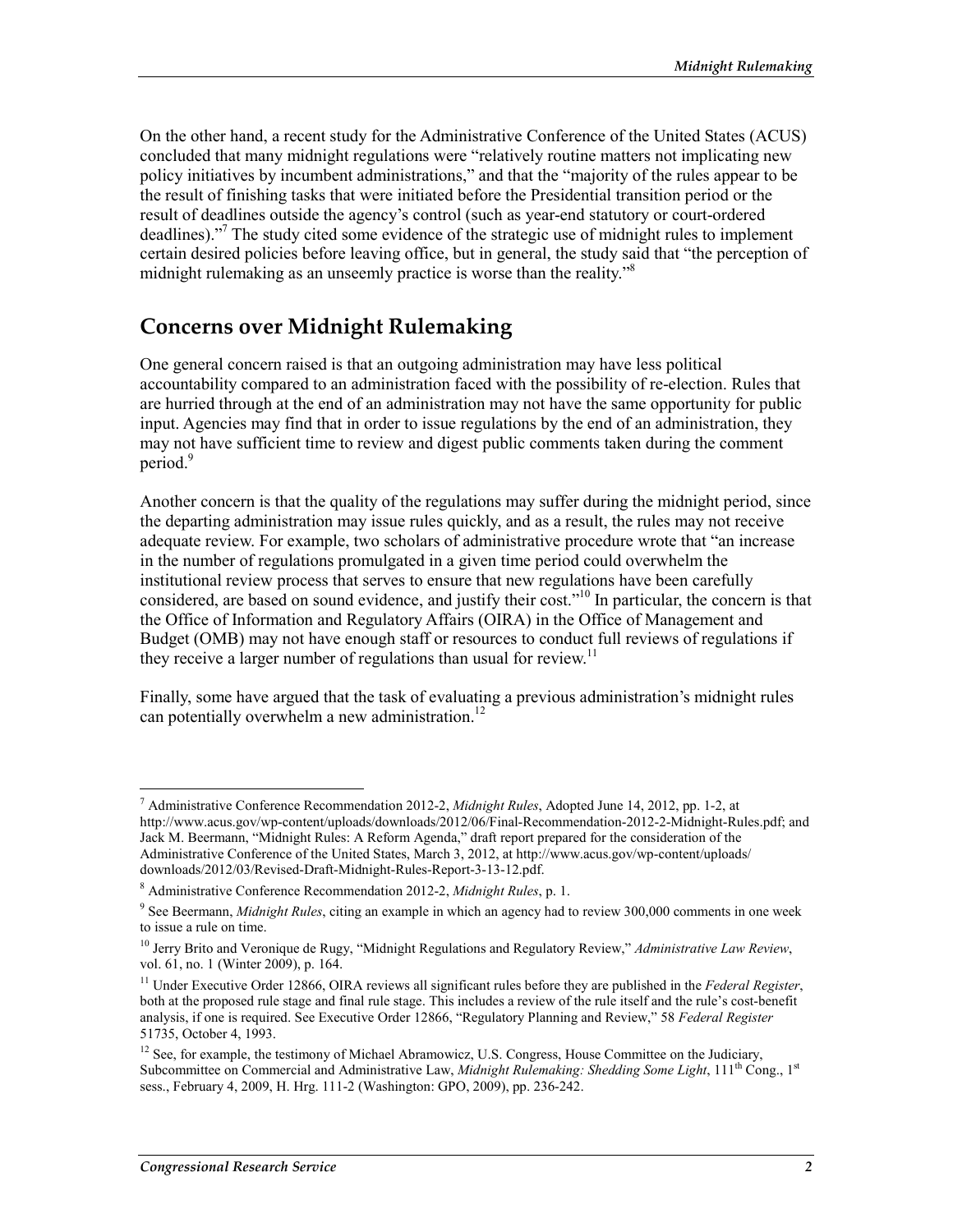## **Regulatory Moratoria and Postponements Taken by Recent Incoming Presidents**

One approach previous Presidents have used to control rulemaking at the start of their administrations has been the imposition of a moratorium on new regulations from executive departments and independent agencies. Such moratoria have sometimes been accompanied by a requirement that the departments and agencies postpone the effective dates of certain rules that were issued at the end of the previous President's term.<sup>13</sup> Also, any proposed rules that have not been published in the *Federal Register* as final rules by the time the outgoing President leaves office can be withdrawn by a new administration. However, once final rules have been published in the *Federal Register*, the only way for a new administration to eliminate or change them is to go back through the rulemaking process (see section below entitled "Eliminating or Changing Midnight Rules").<sup>14</sup>

## **Reagan Administration**

On January 29, 1981, shortly after taking office, President Reagan issued a memorandum to the heads of the Cabinet departments and the EPA Administrator directing them to take certain actions that would give the new administration time to implement a "new regulatory oversight process," particularly for "last-minute decisions" made by the previous administration.<sup>15</sup> Specifically, the memorandum said that agencies must, to the extent permitted by law, (1) publish a notice in the *Federal Register* postponing for 60 days the effective date of all final rules that were scheduled to take effect during the next 60 days, and (2) refrain from promulgating any new final rules. Executive Order 12291, issued a few weeks later, contained another moratorium on rulemaking that supplemented, but did not supplant, the January 29, 1981, memorandum.<sup>16</sup> Section 7 of the executive order directed agencies to "suspend or postpone the effective dates of all 'major' rules that they have promulgated in final form as of the date of this Order, but that have not yet become effective."<sup>17</sup> Excluded were major rules that could not be legally postponed or suspended, and those that "for good cause, ought to become effective as final rules."<sup>18</sup> Agencies were also directed to prepare a regulatory impact analysis for each major rule

 $18 \text{ } 8 \text{ } 7(a)(2)$ .

<sup>&</sup>lt;sup>13</sup> Such presidential moratoria on rulemaking have generally exempted regulations issued by independent regulatory boards and commissions, as well as regulations issued in response to emergency situations or statutory or judicial deadlines.

<sup>&</sup>lt;sup>14</sup> Under the Administrative Procedure Act (APA, 5 U.S.C. § 551 *et seq.*), "rulemaking" is defined as "formulating, amending, or repealing a rule," meaning that an agency must follow the rulemaking procedures set forth by the APA to change or repeal a rule. Such procedures apply even for a change to a rule's effective date .

<sup>&</sup>lt;sup>15</sup> See http://www.presidency.ucsb.edu/ws/index.php?pid=44134 for a copy of this memorandum.

<sup>16</sup> Executive Order 12291, "Federal Regulation," 46 *Federal Register* 13193, February 17, 1981.

 $17$  E.O. 12291 defined a "major" rule as "any regulation that is likely to result in: (1) An annual effect on the economy of \$100 million or more; (2) A major increase in costs or prices for consumers, individual industries, Federal, State, or local government agencies, or geographic regions; or (3) Significant adverse effects on competition, employment, investment, productivity, innovation, or on the ability of United States-based enterprises to compete with foreign-based enterprises in domestic or export markets." This was essentially the same definition of "major" rule that was later enacted as part of the Congressional Review Act (CRA) in 1996 (5 U.S.C. § 804(2)). See below for an in-depth discussion of how the CRA may be used to exercise congressional oversight of midnight rules.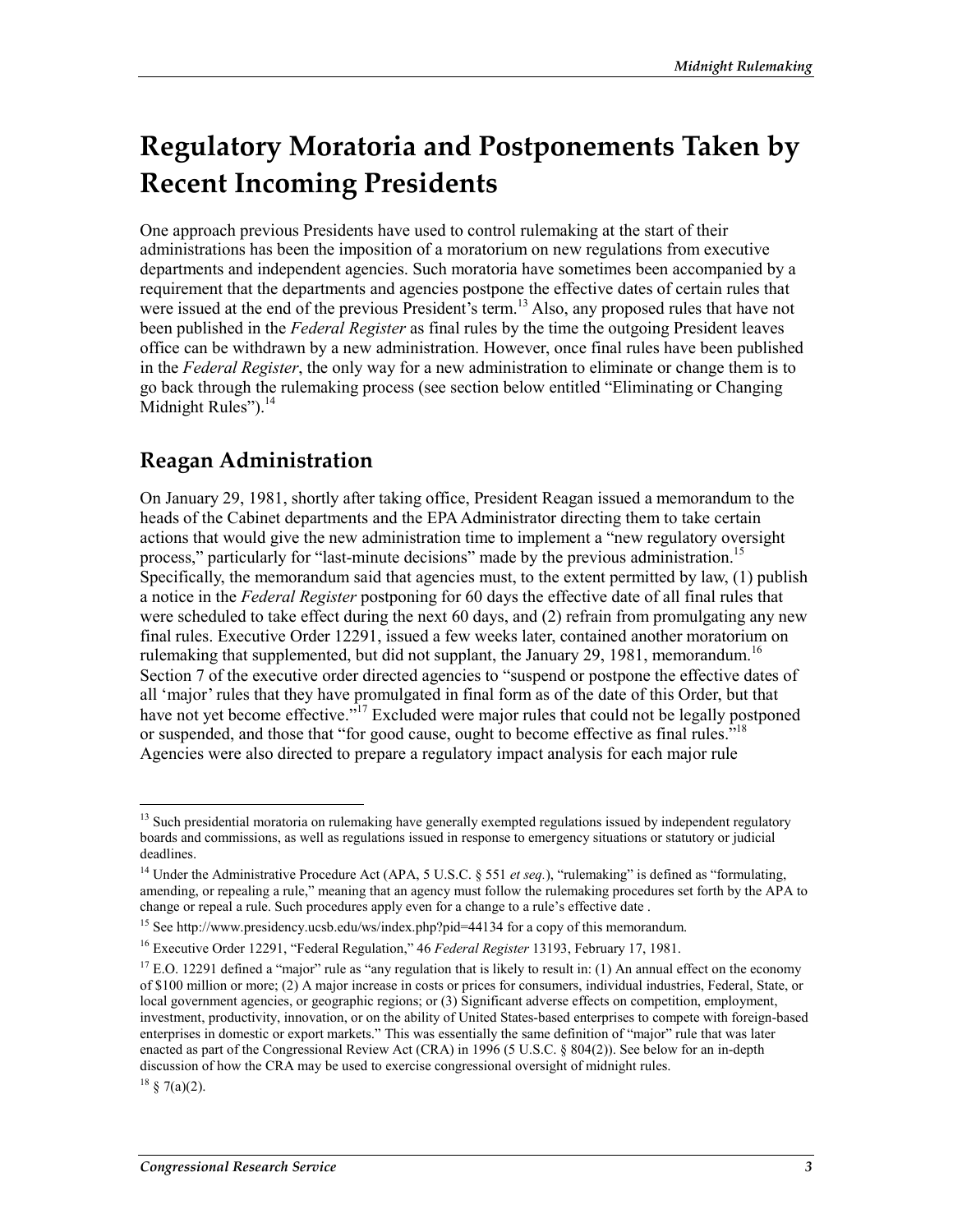suspended or postponed, and to refrain from promulgating any new final rules until a final regulatory impact analysis had been conducted.<sup>19</sup>

### **Clinton Administration**

On January 22, 1993, Leon E. Panetta, the Director of OMB for the incoming Clinton Administration, sent a memorandum to the heads and acting heads of Cabinet departments and independent agencies requesting them to (1) not send proposed or final rules to the Office of the Federal Register for publication until they had been approved by an agency head appointed by President Clinton and confirmed by the Senate, and (2) withdraw from the Office of the Federal Register all regulations that had not been published in the *Federal Register* and that could be withdrawn under existing procedures.<sup>20</sup> The requirements did not apply, however, to any rules that required immediate issuance because of a statutory or judicial deadline. The OMB Director said these actions were needed because it was "important that President Clinton's appointees have an opportunity to review and approve new regulations." In contrast to the Reagan memorandum and Executive Order 12291, the Panetta memorandum did not instruct agencies to postpone the effective dates of any rules.

### **George W. Bush Administration**

On January 20, 2001, Andrew H. Card, Jr., assistant to President George W. Bush and White House Chief of Staff, sent a memorandum to the heads and acting heads of all executive departments and agencies generally directing them to (1) not send proposed or final rules to the Office of the Federal Register, (2) withdraw from the Office rules that had not yet been published in the *Federal Register*, and (3) postpone for 60 days the effective dates of rules that had been published but had not yet taken effect.<sup>21</sup> The Card memorandum instructed agencies to exclude any rules promulgated pursuant to statutory or judicial deadlines, and to notify the OMB Director of any rules that should be excluded because they "impact critical health and safety functions of the agency."<sup>22</sup> The memorandum indicated that these actions were needed to "ensure that the President's appointees have the opportunity to review any new or pending regulations."<sup>23</sup>

 $19$  Regulatory moratoria since President Reagan have been issued only by incoming Presidents who are of the opposite political party from their predecessors. President George H.W. Bush did not issue such a moratoria at the start of his term, presumably since had similar political preferences to President Reagan, his predecessor.

<sup>&</sup>lt;sup>20</sup> See http://www.prop1.org/rainbow/adminrec/930122lp.htm for a copy of this memorandum.

<sup>21</sup> U.S. White House Office, "Regulatory Review Plan," *Federal Register*, vol. 66, no. 16, January 24, 2001, p. 7702. To view a copy of this memorandum, see http://www.whitehouse.gov/omb/inforeg/regreview\_plan.pdf.

<sup>&</sup>lt;sup>22</sup> In February 2002, GAO reported on the delay of effective dates of final rules subject to the Card memorandum (see Government Accountability Office, formerly the General Accounting Office, "Regulatory Review: Delay of Effective Dates of Final Rules Subject to the Administration's Jan. 20, 2001, Memorandum," GAO-02-370R, February 15, 2002). GAO indicated that 371 final rules were subject to this aspect of the Card memorandum, and federal agencies delayed the effective dates of at least 90 of them. As of the one-year anniversary of the Card memorandum, most of the 90 rules had taken effect, but one had been withdrawn and not replaced by a new rule, three had been withdrawn and replaced by new rules, and nine others had been altered (e.g., different implementation date or reporting requirement). While some agencies allowed the public to comment on the extensions of the effective dates, most agencies simply published final rules citing the Administrative Procedure Act's "good cause" or "procedural rule" exceptions to notice and comment rulemaking (as discussed later in this report, the Administrative Procedure Act allows an agency to avoid notice and comment procedures for rules of agency organization, procedure, or practice when an agency finds, for "good cause," that those procedures are "impracticable, unnecessary, or contrary to the public interest").

 $^{23}$  One author noted that such practices "tended to evade judicial challenge due to their short time frames, but they did (continued...)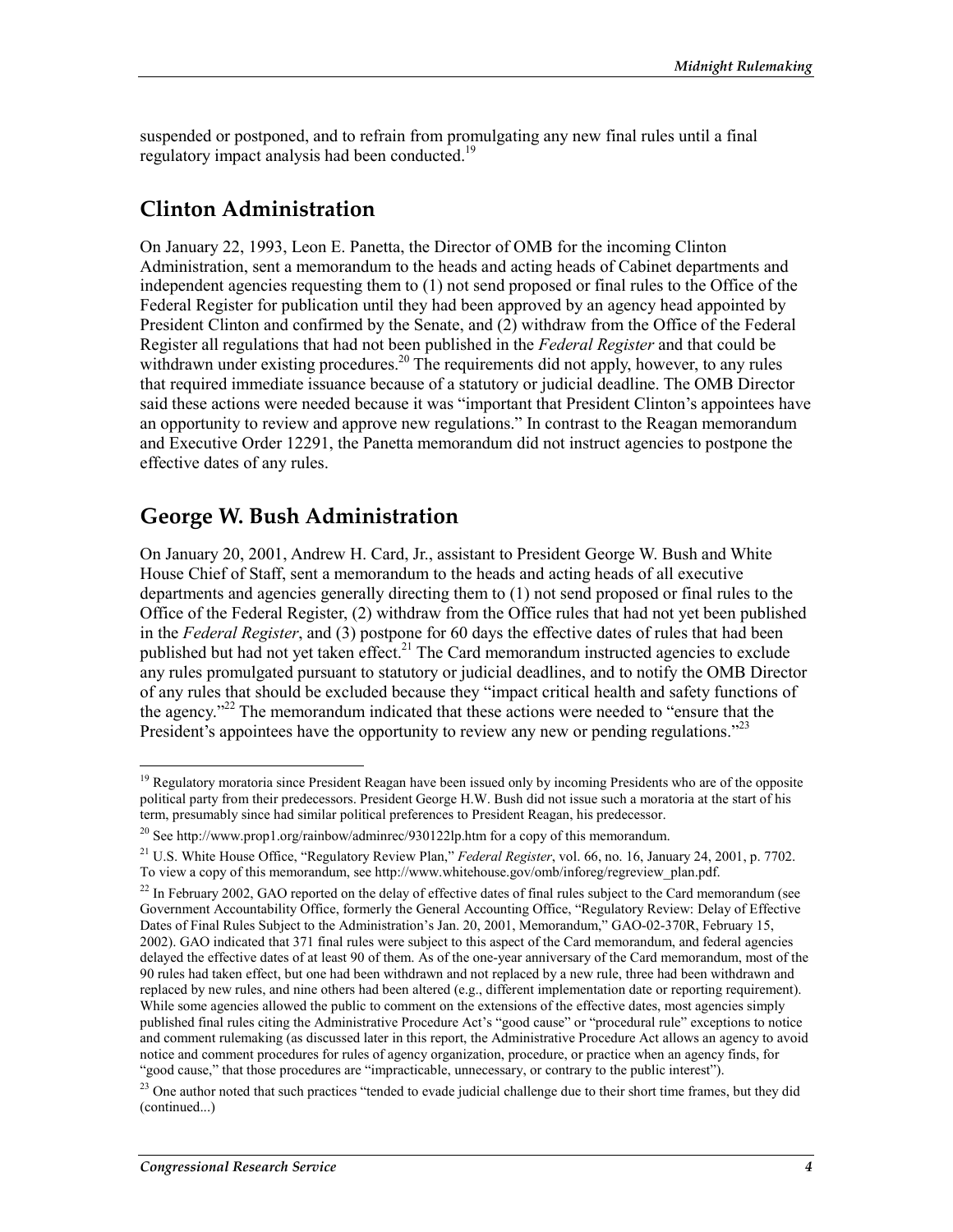The George W. Bush Administration later issued another memorandum encouraging agencies to complete their rulemakings far before the end of the administration. On May 9, 2008, White House Chief of Staff Joshua B. Bolten issued a memorandum to the heads of executive departments and agencies stating that, except for "extraordinary circumstances, regulations to be finalized in this Administration should be proposed no later than June 1, 2008, and final regulations should be issued no later than November 1, 2008.<sup> $24$ </sup> He also said the administrator of OIRA would "coordinate an effort to complete Administration priorities in this final year," and that the OIRA administrator would "report on a regular basis regarding agency compliance with this memorandum."<sup>25</sup>

Despite this initiative and statements from the White House, the number of rules that federal agencies promulgated in the final months of the Bush Administration increased.<sup>26</sup> One indication of this increase is the number of major final rules that were published and sent to the Government Accountability Office (GAO) pursuant to requirements in the Congressional Review Act (CRA, 5 U.S.C.  $\S$ § 801-808).<sup>27</sup> The CRA requires GAO to provide Congress with a report on each final rule that OIRA designates as a "major" rule (e.g., rules with at least a \$100 million impact on the economy) within 15 calendar days of the rule being sent to GAO and Congress.<sup>28</sup> During the first six months of the most recent outgoing administration's final year in office (2008), the agencies published a total of 31 major final rules, but in the second six months, the agencies published 63 rules—a 103% increase.

**Table 1** presents data on the number of major rules published during the last half of President Bush's and President Clinton's final two years in office. The number of major rules in the second six months of 2008 was higher than the number in the second six months of 2007 (63 major rules in 2008 compared with 41 major rules in 2007—a 54% increase).<sup>29</sup> This increase in the number of

<sup>27</sup> The Congressional Review Act (in 5 U.S.C. § 801(a)(1)(A)) requires all final rules to be sent to each house of Congress and GAO before they can take effect.

<sup>(...</sup>continued)

occasion criticism." See Jeffrey S. Lubbers, ed., *A Guide to Federal Agency Rulemaking, Fourth Edition* (Chicago: ABA Publishing, 2006), pp. 121-122. For a discussion of these criticisms, see William M. Jack, "Taking Care That Presidential Oversight of the Regulatory Process is Faithfully Executed: A Review of Rule Withdrawals and Rule Suspensions Under the Bush Administration's Card Memorandum," *Administrative Law Review*, vol. 54 (Fall 2002), pp. 1479-1518. Some federal courts have considered any delay in a rule's effective date to require notice and comment rulemaking. See *Natural Resources Defense Council, Inc. v. EPA*, 683 F.2d 752, 761 (3d Cir. 1982); and *Council of the Southern Mountains v. Donovan*, 653 F.2d 573 (D.C. Cir. 1981). One such action pursuant to the Card memorandum was rejected by a court. See *Natural Resources Defense Council v. Abraham*, 355 F.3d 179, 204-05 (2d Cir. 2004).

<sup>&</sup>lt;sup>24</sup> See http://www.whitehouse.gov/omb/inforeg/cos\_memo\_5\_9\_08.pdf for a copy of this memorandum. The memorandum said that agencies needed to "resist the historical tendency of administrations to increase regulatory activity in their final months."

<sup>25</sup> Under Executive Order 12866, OIRA reviews all significant rules before they are published in the *Federal Register*, and is the President's chief representative in the rulemaking process. See CRS Report RL32397, *Federal Rulemaking: The Role of the Office of Information and Regulatory Affairs*, by Maeve P. Carey.

<sup>&</sup>lt;sup>26</sup> See Ralph Lindeman, "White House Denies Effort to Issue Last-Minute Pro-Business Regulations," *BNA Daily Report for Executives*, November 3, 2008, p. A-15, in which deputy White House press secretary Tony Fratto denied there had been an increase in rulemaking activity. Specifically, he said "We're not doing that in this administration." His comments were made in response to a report by R. Jeffrey Smith, "A Last Push to Deregulate; White House to Ease Many Rules," *Washington Post*, October 31, 2008, p. A1.

 $28$  5 U.S.C. § 801(a)(2)(A).

<sup>&</sup>lt;sup>29</sup> The biggest differences between 2007 and 2008 were in the months of October and November. In 2007, federal agencies submitted 13 major rules to GAO in October and November, but in the same two months in 2008, the agencies submitted 33 major rules—a 154% increase.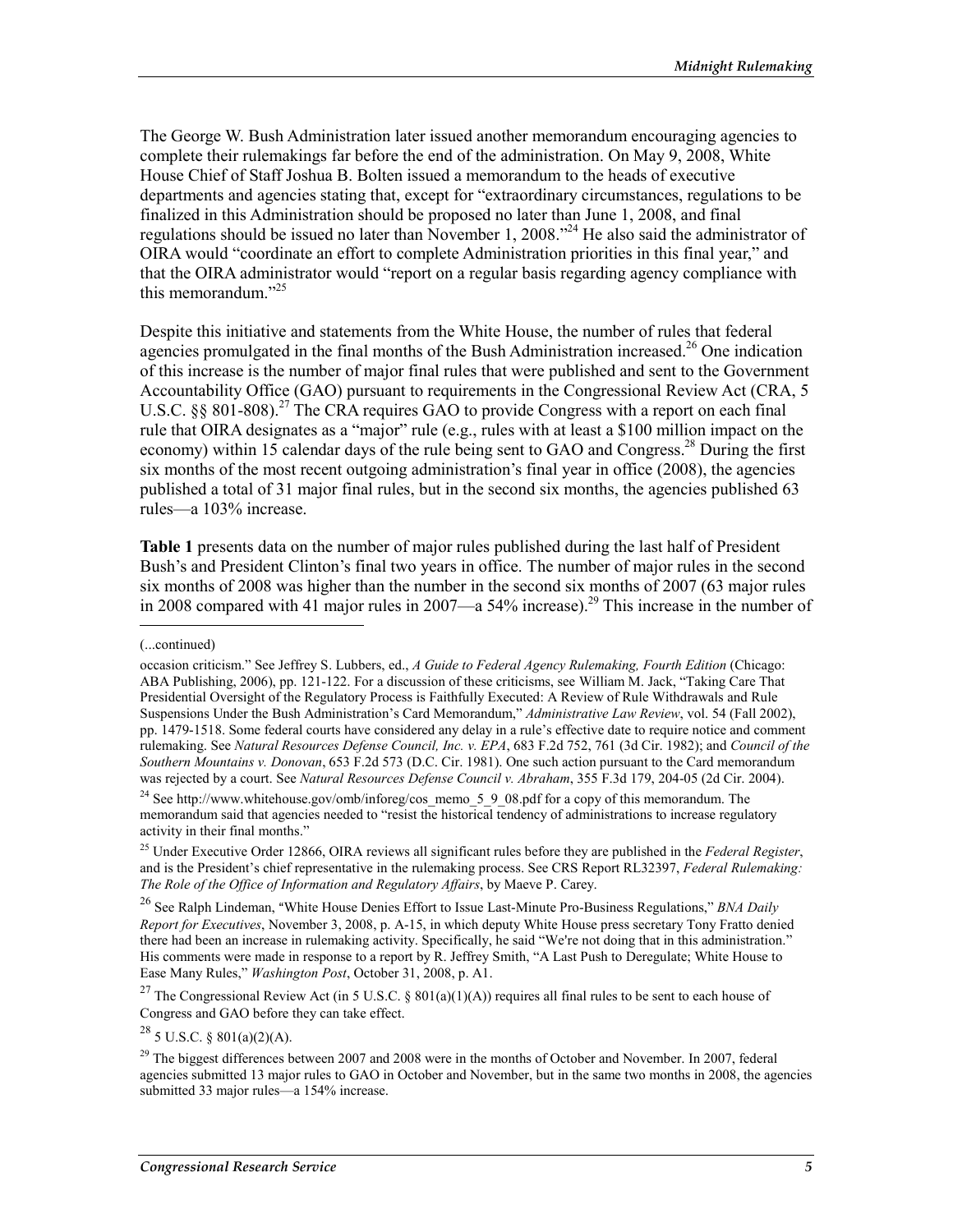major rules published was also apparent in the final months of the Clinton Administration. According to the GAO database, in the final six months of 2000, agencies published 52 major rules. This represented a 73% increase over the same period in the previous year, during which the agencies published 30 major rules.

| <b>Administration</b> | Year | <b>Number of Major Rules</b><br><b>Published</b> |
|-----------------------|------|--------------------------------------------------|
|                       | 2008 | 63                                               |
| George W. Bush        | 2007 | 41                                               |
|                       | 2000 | 52                                               |
| William J. Clinton    | 1999 | 30                                               |

|  |  |  |  |  |  | Table 1. Major Rules Published in the Second Half ofYear |
|--|--|--|--|--|--|----------------------------------------------------------|
|--|--|--|--|--|--|----------------------------------------------------------|

**Source:** Congressional Research Service, using data from the Government Accountability Office's Federal Rules Database, at http://www.gao.gov/legal/congressact/fedrule.html.

**Note:** Data provided only include rules published in the *Federal Register* between July 1 and December 31 of the year indicated.

There is also evidence of "midnight rulemaking" in the increased number of "economically significant" rules that OIRA reviews pursuant to Executive Order 12866.<sup>30</sup> Table 2 presents data on the number of "economically significant" rules that OIRA reviewed at the end of the Bush and Clinton Administrations. According to the Regulatory Information Service Center, from July 1, 2008, through December 31, 2008, OIRA reviewed a total of 82 "economically significant" rules—a  $64\%$  increase when compared to the same period in 2007 (50 rules).<sup>31</sup> During the Clinton Administration, the number of "economically significant" rules went up slightly: OIRA reviewed 53 "economically significant" rules during the final six months of 2000, compared to 48 "economically significant" rules during that period in 1999 (a 10% increase).

 $30$  Executive Order 12866 requires that agencies submit their "significant" regulatory actions, including both proposed and final rules, to OIRA for review. Section 3(f) of Executive Order 12866 defines a "significant regulatory action" as any regulatory action that is "likely to result in a rule that may  $(1)$  Have an annual effect on the economy of \$100 million or more or adversely affect in a material way the economy, a sector of the economy, productivity, competition, jobs, the environment, public health or safety, or State, local, or tribal governments or communities; (2) Create a serious inconsistency or otherwise interfere with an action taken or planned by another agency; (3) Materially alter the budgetary impact of entitlements, grants, user fees, or loan programs or the rights and obligations of recipients thereof; or (4) Raise novel legal or policy issues arising out of legal mandates, the President's priorities, or the principles set forth in this Executive order." Rules that fall into the first of these categories are "economically significant" and also require the agency to submit a detailed cost-benefit analysis to OIRA.

<sup>31</sup> See http://www.reginfo.gov/public/do/eoCountsSearchInit?action=init to access this database.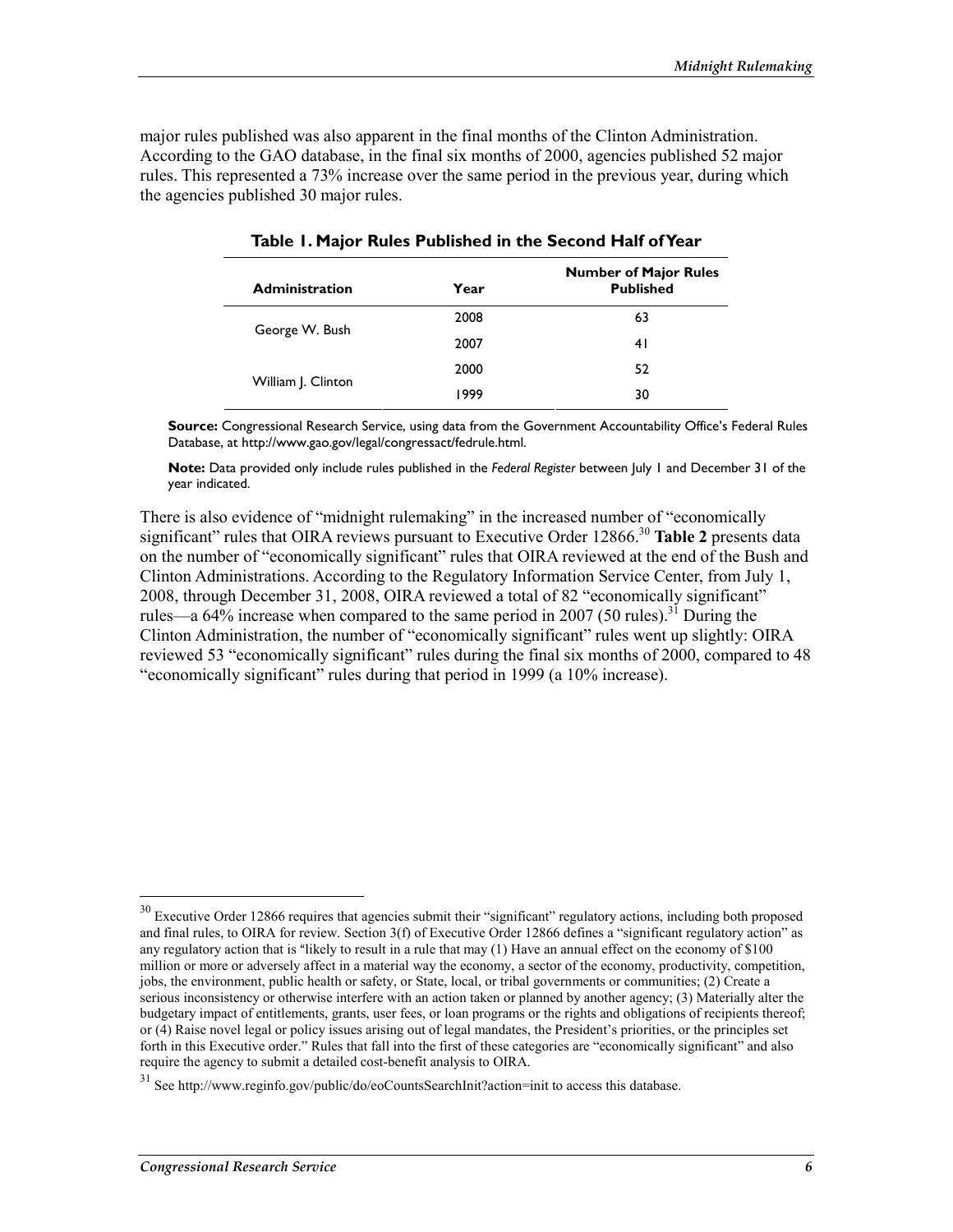| <b>Administration</b> | Year | Number of<br>"Economically<br><b>Significant" Rules</b><br><b>Reviewed by OIRA</b> |
|-----------------------|------|------------------------------------------------------------------------------------|
|                       | 2008 | 82                                                                                 |
| George W. Bush        | 2007 | 50                                                                                 |
|                       | 2000 | 53                                                                                 |
| William J. Clinton    | 1999 | 48                                                                                 |

#### **Table 2."Economically Significant" Rules Reviewed at the Office of Information and Regulatory Affairs (OIRA) in the Second Half of Year**

**Source:** Congressional Research Service, using data from the "Review Counts" feature of OIRA's website, at http://www.reginfo.gov/public/do/eoCountsSearchInit?action=init.

**Notes:** Data provided only include rules reviewed by OIRA between July 1 and December 31 of the year indicated.

## **Obama Administration**

On January 20, 2009, Rahm Emanuel, Assistant to President Barack Obama and Chief of Staff, sent a memorandum to the heads of executive departments and agencies requesting that they generally (1) not send proposed or final rules to the Office of the Federal Register, (2) withdraw from the Office rules that had not yet been published in the *Federal Register*, and (3) "consider" postponing for 60 days the effective dates of rules that had been published in the *Federal Register* but had not yet taken effect.<sup>32</sup> The Director or Acting Director of OMB was allowed to except certain rules from these requirements for emergency or "other urgent circumstances relating to health, safety, environmental, financial, or national security matters." One of the major differences between the Emanuel memorandum and the Card memorandum is in the degree of deference shown to the rulemaking agencies. For example, whereas the Emanuel memorandum requested agencies to "consider" extending the effective dates of rules that had not taken effect, the Card memorandum simply instructed the agencies to do so. Also, the Emanuel memorandum stated that when the effective dates of rules are extended, the agencies should allow interested parties to comment for 30 days "about issues of law and policy raised by those rules." The Card memorandum had no similar provision regarding public comment.

In addition, on January 21, 2009, Peter R. Orszag, OMB Director, sent a memorandum to the heads of executive departments and agencies providing guidance on implementing the third provision of the Emanuel memorandum.<sup>33</sup> The Orszag memorandum said that agencies' decisions on whether to extend the effective dates of rules should be based on such considerations as whether the rulemaking process was procedurally adequate, whether the rule reflected proper consideration of all relevant facts, and whether objections to the rule were adequately considered. The Orszag memorandum also said that agencies should seek public comments regarding both the agencies' "contemplated extension of the effective date and the rule in question." Agencies were also instructed to consult with OIRA and the Department of Justice's Office of Legal Counsel

 $32$  Executive Office of the President, "Memorandum for the Heads of Executive Departments and Agencies," 74 *Federal Register*, 4435, January 26, 2009.

<sup>33</sup> See http://ombwatch.org/regs/PDFs/OrszagMemo09-08.pdf for a copy of this memorandum.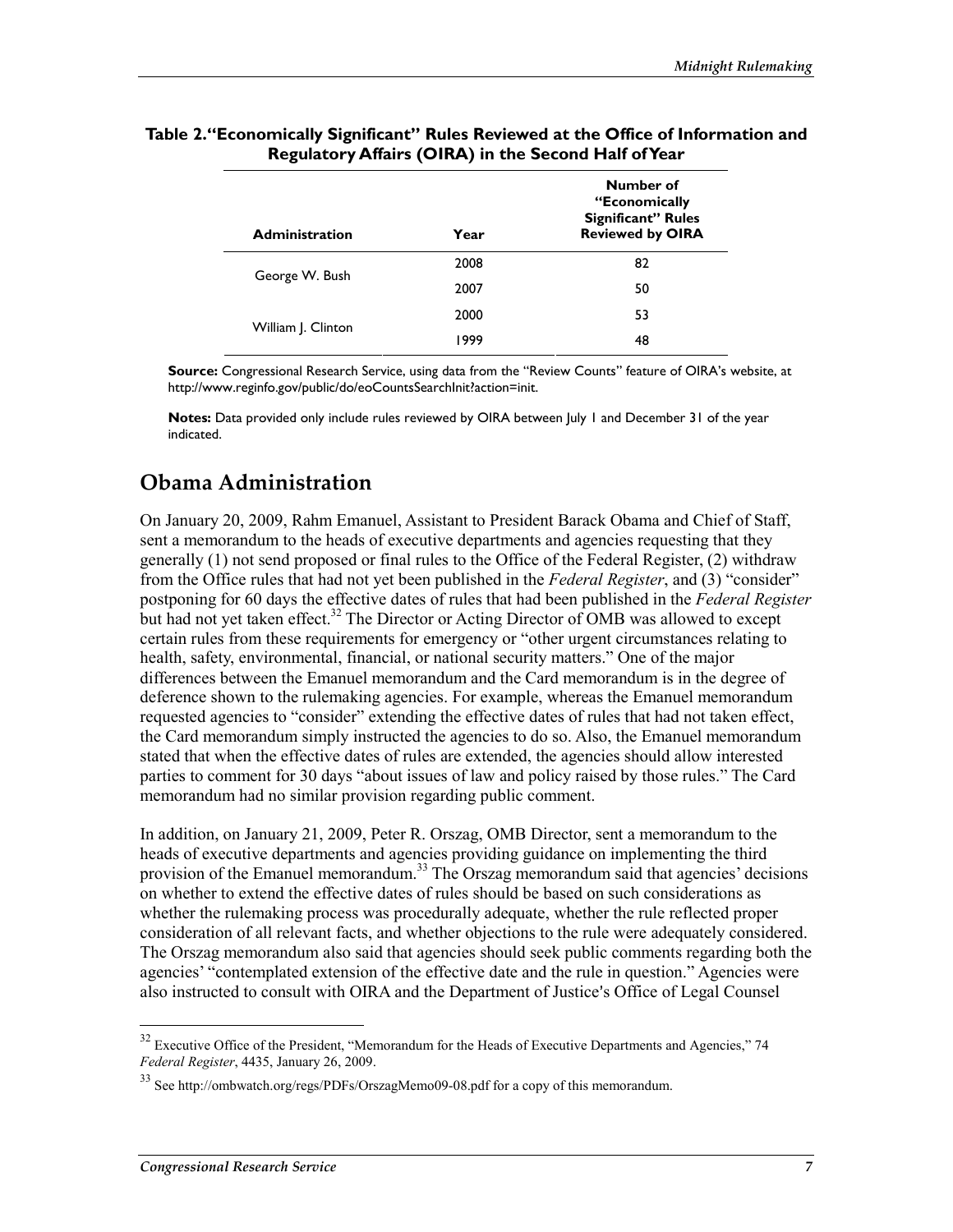before extending the effective dates of any rules, particularly when the rules were scheduled to take effect before public comments could be solicited.

Although many of the rules that were issued near the end of the Bush Administration had taken effect by January 20, 2009, the Emanuel memorandum delayed the effective date of some rules.<sup>34</sup> In addition, federal agencies withdrew a number of rules that had been sent to the Office of the Federal Register but had not been published.

## **Eliminating or Changing Midnight Rules**

Once an outgoing administration's final rule has been published in the *Federal Register*, the only way for the incoming administration to change or undo the rule is to follow the federal rulemaking process. As explained by Susan Dudley, who served as President George W. Bush's OIRA Administrator, "agencies cannot change [midnight] regulations arbitrarily; instead, they must first develop a factual record that supports the change in policy.<sup>35</sup>

Under informal rulemaking procedures established by the Administrative Procedure Act (APA, 5 U.S.C. § 551 *et seq*.), agencies are generally required to publish a notice of proposed rulemaking (NPRM) in the *Federal Register*, allow "interested persons" an opportunity to comment on the proposed rule, and, after considering those comments, publish the final rule along with a general statement of its basis and purpose. The APA does not specify how long rules must be available for comment, but agencies commonly allow at least 30 days. The APA generally says that the final rule cannot become effective until at least 30 days after its publication. These requirements in the APA apply when an agency is issuing, amending, or repealing a rule.

However, there are ways that the rulemaking process can be shortened. The APA (5 U.S.C. § 553) states that full "notice and comment" procedures are not required when an agency finds, for "good cause," that those procedures are "impracticable, unnecessary, or contrary to the public interest." Agencies can also make their rules take effect in less than 30 days by invoking the "good cause" exception.<sup>36</sup> When agencies use the good cause exception, the APA requires that they explicitly say so and provide a rationale for the exception's use when the rule is published in the *Federal Register*.

If an agency had "good cause" to change or repeal a midnight rule in an expedited manner, it could use one of two rulemaking procedures designed not to involve NPRMs. First, through a

<sup>34</sup> For example, the Forest Service published a final rule in the *Federal Register* delaying the effective date of a December 29, 2008, final rule regulating the sale of certain forest products. The agency said the January 28, 2009, effective date was being delayed for 60 days in accordance with the Emanuel memorandum, and solicited public comments for 30 days on "any issues or concerns on the policy raised by the December rule." See U.S. Department of Agriculture, Forest Service, "Sale and Disposal of National Forest System Timber; Special Forest Products and Forest Botanical Products," 74 *Federal Register* 5107, January 29, 2009.

<sup>&</sup>lt;sup>35</sup> Dudley, "Reversing Midnight Regulations," p. 9.

<sup>&</sup>lt;sup>36</sup> The APA also allows rules to take effect in less than 30 days if the rule grants or recognizes an exemption or relieves a restriction, or if the rule is an interpretative rule or statement of policy. The APA also provides explicit exceptions to the NPRM requirement for certain categories of regulatory actions, such as rules dealing with military or foreign affairs; agency management or personnel; or public property, loans, grants, benefits, or contracts. Further, the APA says that the NPRM requirements do not apply to interpretative rules; general statements of policy; or rules of agency organization, procedure, or practice (5 U.S.C. § 553(b)(3)(A)).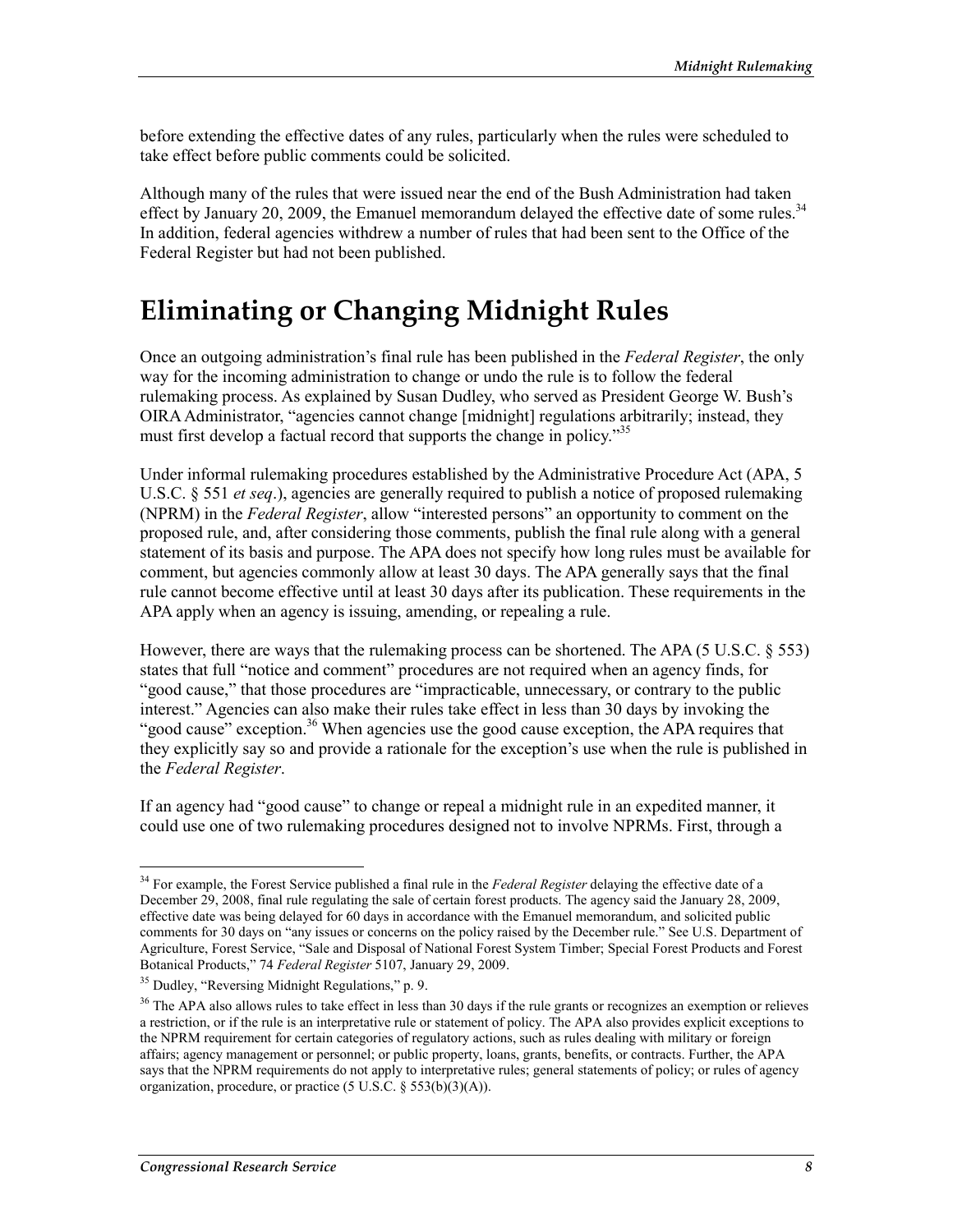procedure known as "interim final" rulemaking, an agency issues a final rule without an NPRM that is generally effective immediately, but with a post-promulgation opportunity for the public to comment. If the public comments persuade the agency that changes are needed in the interim final rule, the agency may revise the rule by publishing a final rule reflecting those changes. Interim final rulemaking can be viewed as another particular application of the good cause exception in the APA, but with the addition of a comment period after the rule has become effective.37 Second, "direct final" rulemaking involves agency publication of a rule in the *Federal Register* with a statement that the rule will be effective on a particular date unless an adverse comment is received within a specified period of time (e.g., 30 days). However, if an adverse comment is filed, the direct final rule is withdrawn and the agency may publish the rule as a proposed rule under normal NPRM procedures. Direct final rulemaking can be viewed as a particular application of the APA's good cause exception in which agencies claim NPRMs are "unnecessary."<sup>38</sup>

The legislative history of the APA makes it clear that Congress did not believe that the act's good cause exception to the notice and comment requirements should be an "escape clause."<sup>39</sup> A federal agency's invocation of the good cause exception (or other exceptions to notice and comment procedures) is subject to judicial review. After having reviewed the totality of circumstances, the courts can and sometimes do determine that an agency's reliance on the good cause exception was not authorized under the  $APA<sub>10</sub><sup>40</sup>$ 

In sum, if an agency wanted to change or eliminate midnight rules issued by the outgoing administration, the agency would have to follow the APA's general requirements for rulemaking. There are certain procedures that have been established that may speed up the process. However, these expedited rulemaking procedures are only available to agencies when the agencies have "good cause" to use them.

## **Options for Congress: Oversight of Rules**

Congress may examine the issuance of proposed and final "midnight" regulations at the end of an administration and conclude that they should be allowed to go forward. Should Congress conclude otherwise, though, various options are available—even for rules that have already taken effect.

<sup>37</sup> For more, see Michael Asimow, "Interim Final Rules: Making Haste Slowly," *Administrative Law Review*, 51 (Summer 1999), pp. 703-755.

<sup>&</sup>lt;sup>38</sup> For more, see Ronald M. Levin, "More on Direct Final Rulemaking: Streamlining, Not Corner Cutting," *Administrative Law Review*, 51 (Summer 1999), pp. 757-766.

<sup>&</sup>lt;sup>39</sup> Senate Committee on the Judiciary, *Administrative Procedure Act: Legislative History*, Senate Document 248, 79<sup>th</sup> Congress,  $2<sup>nd</sup>$  sess. (1946).

 $^{40}$  For discussions of these court cases, see Ellen R. Jordan, "The Administrative Procedure Act's 'Good Cause' Exemption," *Administrative Law Review*, 36 (Spring 1984), pp. 113-178; and Catherine J. Lanctot, "The Good Cause Exception: Danger to Notice and Comment Requirements Under the Administrative Procedure Act," *Georgetown Law Journal*, 68 (Feb. 1980), pp. 765-782. See also *American Federation of Government Employees, AFL-CIO v. Block*, 655 F.2d 1153, 1156 (D.C. Cir. 1981); and *Mobay Chemical Corp. v. Gorsuch*, (682 F.2d 419, 426 (3rd Cir.), cert. denied, 459 U.S. 988 (1982)). In another case (*Action on Smoking and Health v. CAB*, 713 F.2d 795, 800 (D.C. Cir. 1983)), the court said that allowing broad use of the good cause exception would "carve the heart out of the statute."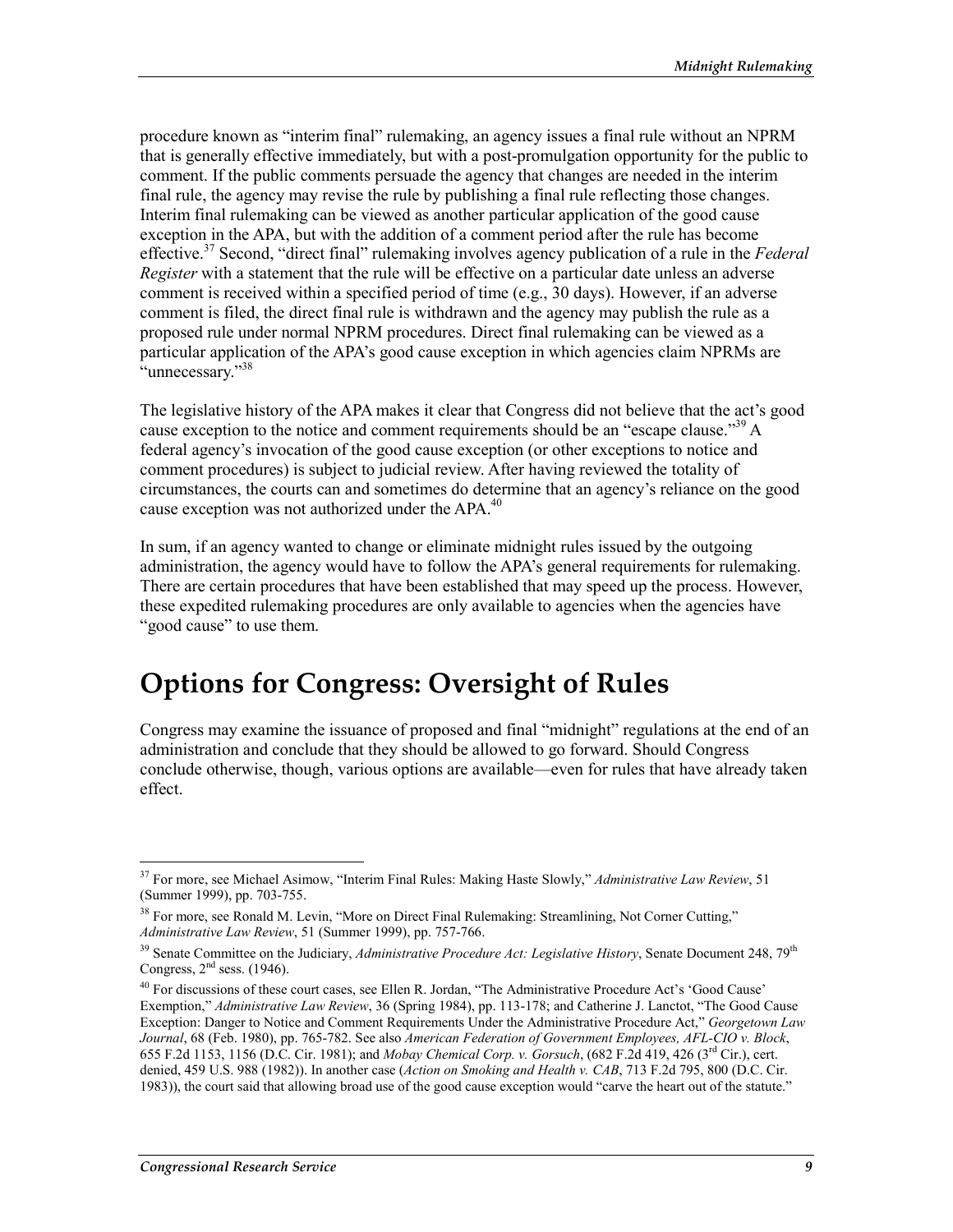Congress can use its legislative power to overturn or change a regulation that has been issued by an agency. Congress can also use its legislative power to amend the statutory authority underlying a regulation. A change in the underlying statutory authority could force an agency to amend a regulation that has been already issued, or it could provide additional instruction to an agency while a rule is under development and before it has been finalized.

In addition, Congress may use the expedited procedures provided in the Congressional Review Act to disapprove agency rules, including, in some cases, rules issued in a previous session of Congress. Alternatively, Congress can add provisions to agency appropriations bills to prohibit certain rules from being implemented or enforced. These two options are discussed in detail below.

### **Congressional Review Act**

Congress may use its general powers to overturn agency rules by regular legislation. The Congressional Review Act (CRA), enacted in March 1996, was an attempt by Congress to reassert control over agency rulemaking by establishing a special set of expedited or "fast track" legislative procedures for this purpose, primarily in the Senate.<sup>41</sup>

In short, the CRA requires that all final rules (including rules issued by independent boards and commissions) be submitted to both houses of Congress and to GAO before they can take effect. Members of Congress have 60 "days of continuous session" to introduce a joint resolution of disapproval beginning on the date a rule has been received by Congress (hereafter referred to as the "initiation period").<sup>42</sup> The Senate has 60 "session days" from the date the rule is received by Congress and published in the *Federal Register* to use expedited procedures to act on a resolution of disapproval (hereafter referred to as the "action period").43 For example, once a joint resolution has reached the floor of the Senate, the CRA makes consideration of the measure privileged, prohibits various other dilatory actions, disallows amendments, and limits floor debate to a maximum of 10 hours. If passed by both houses of Congress, the joint resolution is then presented to the President for signature or veto. If the President signs the resolution, the CRA specifies not only that the rule "shall not take effect" (or shall not continue if it has already taken effect), but also that the rule may not be reissued in "substantially the same form" without subsequent statutory authorization.<sup>44</sup> Also, the act states that any rule disapproved through these procedures "shall be treated as though such rule had never taken effect."<sup>45</sup> If, on the other hand, the President

<sup>&</sup>lt;sup>41</sup> The following discussion is a synopsis of more detailed information provided in other CRS reports. For a detailed discussion of CRA disapproval procedures, see CRS Report RL31160, *Disapproval of Regulations by Congress: Procedure Under the Congressional Review Act*, by Richard S. Beth. For a discussion of the "carryover" procedures, see CRS Report RL34633, *Congressional Review Act: Disapproval of Rules in a Subsequent Session of Congress*, by Curtis W. Copeland and Richard S. Beth.

<sup>&</sup>lt;sup>42</sup> "Days of continuous session" excludes all days when either the House of Representatives or the Senate is adjourned for more than three days, that is, pursuant to an adjournment resolution.

<sup>&</sup>lt;sup>43</sup> "Session days" include only calendar days on which a chamber is in session. Once introduced, resolutions of disapproval are referred to the committees of jurisdiction in each house of Congress. The House of Representatives would consider the resolution under its general procedures, very likely as prescribed by a special rule reported from the Committee on Rules. In the Senate, however, if the committee has not reported a disapproval resolution within 20 calendar days after the regulation has been submitted and published in the *Federal Register*, then the committee may be discharged and the resolution placed on the Senate calendar if 30 Senators submit a petition to do so.

 $44$  5 U.S.C. § 801(b)(2).

 $45$  5 U.S.C.  $8$  801(f).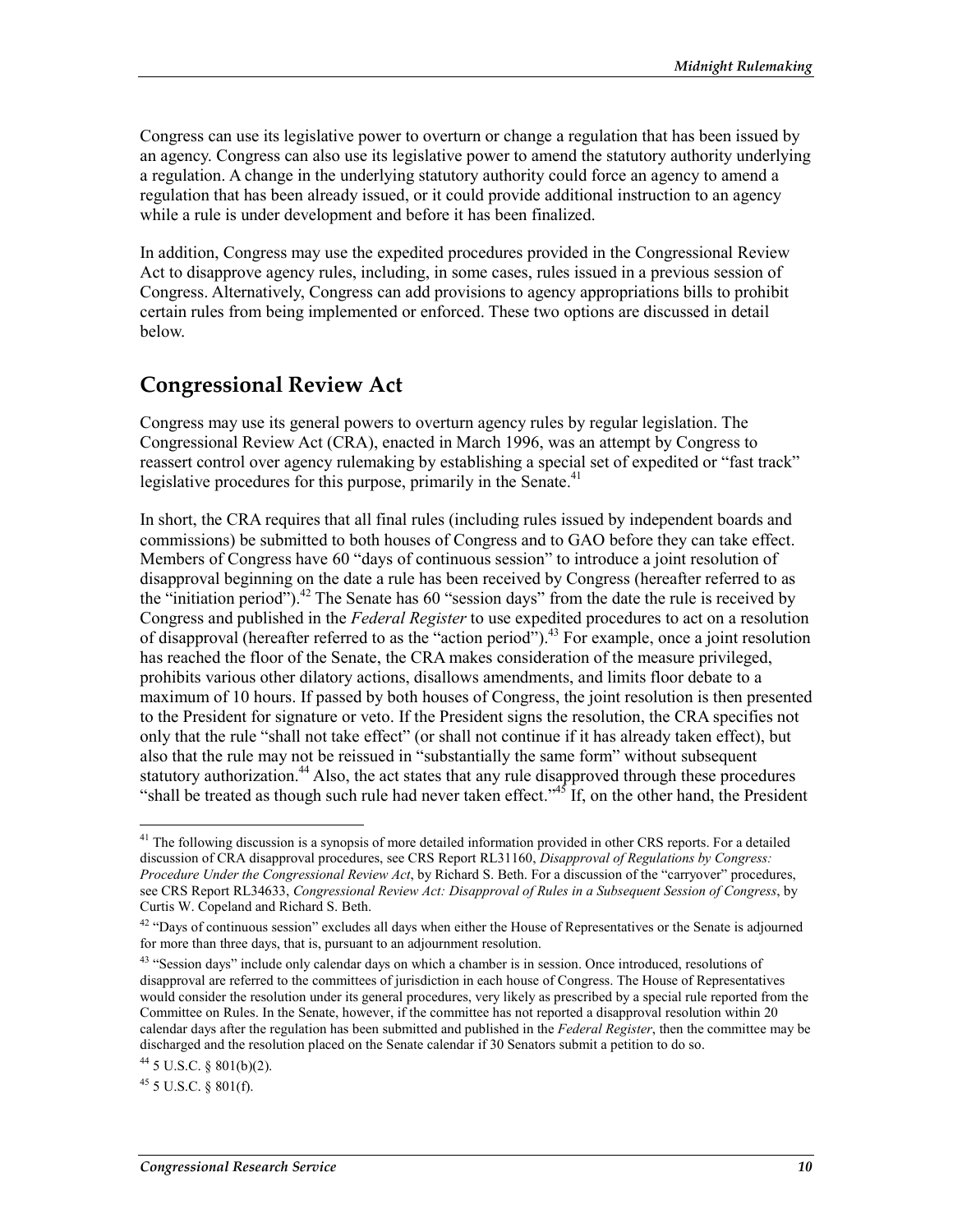vetoes the joint resolution, then (as is the case with any other bill) Congress can override the President's veto by a two-thirds vote in both houses of Congress.

Under most circumstances, it is likely that the President would veto such a resolution in order to protect rules developed under his own administration, and it may also be difficult for Congress to muster the two-thirds vote in both houses needed to overturn the veto. Of the approximately 56,000 final rules that have been submitted to Congress since the legislation was enacted in March 1996, the CRA has been used to disapprove only one rule—the Occupational Safety and Health Administration's November 2000 final rule on ergonomics.<sup>46</sup>

The March 2001 rejection of the ergonomics rule was the result of a specific set of circumstances created by a transition in party control of the presidency. The majority party in both houses of Congress was the same as the party of the incoming President (George W. Bush). When the new Congress convened in 2001 and adopted a resolution disapproving the rule published under the outgoing President (William J. Clinton), the incoming President did not veto the resolution. Congress may be most able to use the CRA successfully to disapprove rules in similar, transitionrelated circumstances<sup>47</sup>

#### **CRA "Carryover" Provisions**

The ergonomics disapproval was also an example of the "carryover" provisions in the CRA. Midnight rules issued in the final months of an administration are often subject to reconsideration under the CRA in the next session of Congress. Section 801(d) of the CRA provides that, if Congress adjourns its annual session *sine die* less than 60 *legislative days* in the House of Representatives or 60 *session days* in the Senate after a rule is submitted to it, then the rule is subject, during the following session of Congress, to (1) a new initiation period in *both* chambers and (2) a new action period in the Senate.48 The purpose of this provision is to ensure that *both* houses of Congress have sufficient time to consider disapproving rules submitted during this endof-session "carryover period." In any given year, the carryover period begins after the  $60<sup>th</sup>$ legislative day in the House or session day in the Senate before the *sine die* adjournment, whichever date is *earlier*. The renewal of the CRA process in the following session occurs even if no resolution to disapprove the rule had been introduced during the session when the rule was submitted.

For purposes of this new initiation period and Senate action period, a rule originally submitted during the carryover period of the previous session is treated as if it had been published in the *Federal Register* on the 15<sup>th</sup> legislative day (House) or session day (Senate) after Congress reconvenes for the next session. In each chamber, resolutions of disapproval may be introduced at any point in the 60 days of continuous session of Congress that follow this date, and the Senate

<sup>46</sup> U.S. Department of Labor, Occupational Safety and Health Administration, "Ergonomics Program," 65 *Federal Register* 68261, November 14, 2000. Although the CRA has been used to disapprove only one rule, it may have other, less direct or discernable effects (e.g., keeping Congress informed about agency rulemaking and preventing the publication of rules that may be disapproved).

<sup>&</sup>lt;sup>47</sup> See, for example, Dudley, "Reversing Midnight Regulations," p. 9, who noted that the "veto threat is diminished [after a transition], since the president whose administration issued the regulations is no longer in office." See also testimony of Curtis W. Copeland, in U.S. Congress, House Committee on Government Reform, Subcommittee on Regulatory Affairs, *The Effectiveness of Federal Regulatory Reform Initiatives*, 109<sup>th</sup> Cong., 1<sup>st</sup> sess., July 27, 2005, p. 13.

<sup>&</sup>lt;sup>48</sup> "Legislative days" end each time a chamber adjourns and begin each time it convenes after an adjournment.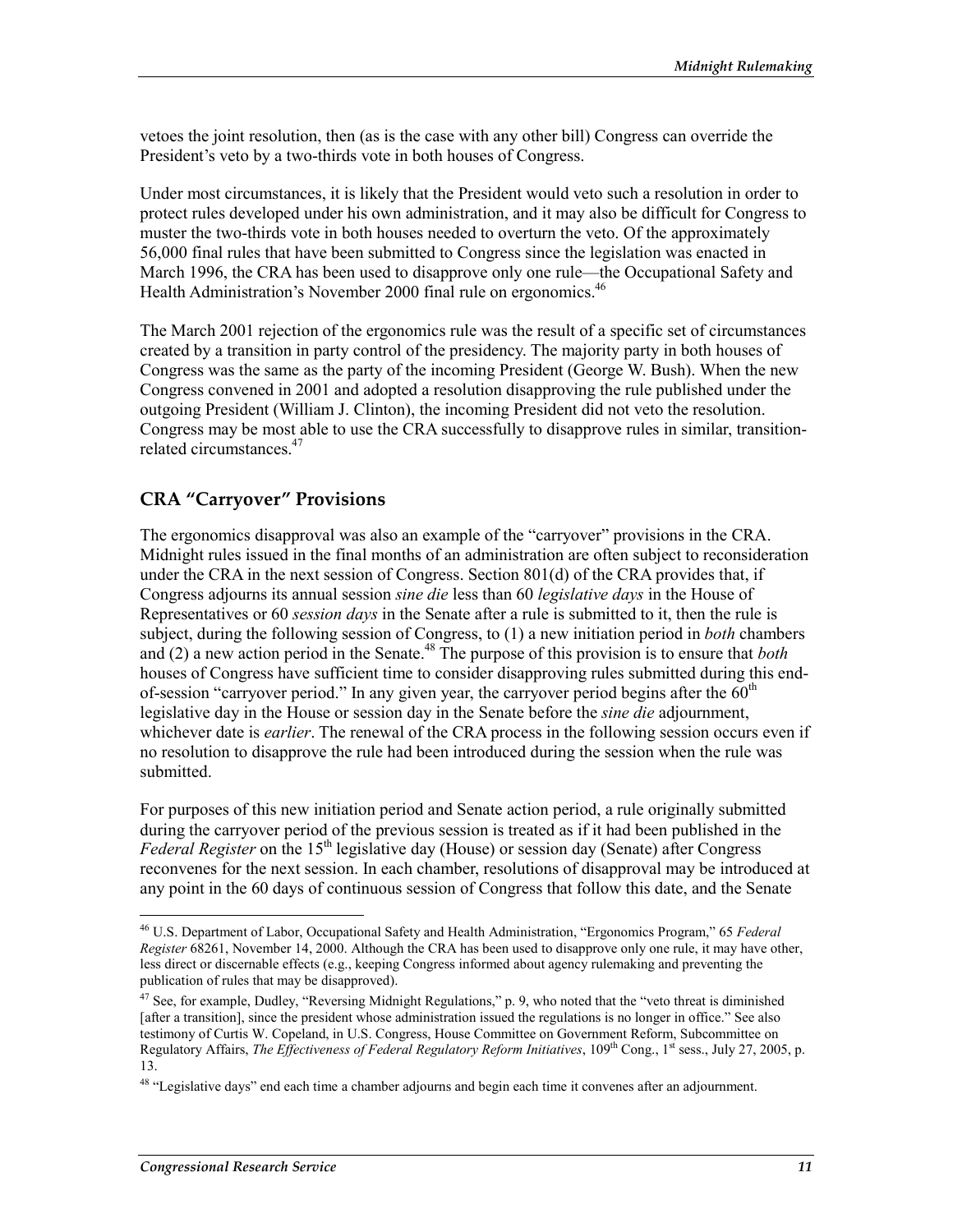may use expedited procedures to act on the resolution during the 60 days of session that follow the same date.

### **Appropriations Provisions**

Although the CRA has been used only once to overturn an agency rule, Congress has frequently used provisions added to agency appropriations bills to affect rulemaking and regulations, and could choose to apply such provisions to midnight rules. Most frequently, such provisions prohibit the use of funds for certain rulemaking-related purposes.<sup>49</sup> A previous CRS analysis of the Consolidated Appropriations Act for 2008 revealed nearly two dozen such provisions in the act.  $50$  These provisions generally fell into four categories: (1) prohibitions on the use of funds for the finalization of particular proposed rules, (2) prohibitions on the use of funds to develop regulations with regard to particular statutes or issues, (3) prohibitions on the use of funds for implementation or enforcement of rules, and (4) conditional prohibitions of the use of funds for the development or implementation of particular rules.

Restrictions on the use of funds in appropriations bills can enable Congress to have a substantial effect on agency rulemaking and regulatory activity beyond the introduction of joint resolutions of disapproval pursuant to the CRA. However, unlike CRA joint resolutions of disapproval, these types of appropriations provisions do not nullify an existing regulation (i.e., remove it from the *Code of Federal Regulations*).51 Therefore, any final rule that has taken effect and been codified in the *Code of Federal Regulations* will continue to be binding law—even if language in the relevant regulatory agency's appropriations act prohibits the use of funds to enforce the rule. Regulated entities are still required to adhere to applicable requirements (e.g., installation of pollution control devices, submission of relevant paperwork), even if violations are unlikely to be detected and enforcement actions cannot be taken by federal agencies.

There may be additional limits on the ability to influence agency rulemaking through restrictions on the use of funds based on the duration such provisions are effective. Restrictions on the use of funds in appropriations acts, unless otherwise specified, are binding only for the period of time covered by the measure (i.e., a fiscal year or a portion of a fiscal year).<sup>52</sup> In these instances, any restriction that is not repeated in the next relevant appropriations act or enacted in other measures is no longer binding on the relevant agency or agencies. Appropriations provisions, however, may

<sup>&</sup>lt;sup>49</sup> Provisions in appropriations acts that affect rulemaking may also require agencies to take certain actions. For example, agencies may be directed to develop rules in particular areas or enforce existing rules in particular ways. This section does not discuss these types of provisions. For further information, see CRS Report RL34354, *Congressional Influence on Rulemaking and Regulation Through Appropriations Restrictions*, by Curtis W. Copeland, pp. 1-5. For general information on appropriations restrictions, see CRS Report R41634, *Limitations in Appropriations Measures: An Overview of Procedural Issues*, by Jessica Tollestrup.

<sup>50</sup> A full analysis of these provisions is found in CRS Report RL34354, *Congressional Influence on Rulemaking and Regulation Through Appropriations Restrictions*, by Curtis W. Copeland.

<sup>&</sup>lt;sup>51</sup> Provisions have been included in appropriations acts that directly affect the substance of existing or future regulations, but these are not drafted as funding prohibitions.

<sup>52</sup> See U.S. Government Accountability Office, formerly the General Accounting Office, *Principles of Appropriations Law, Third Edition, Volume I*, GAO-04-261SP, January 2004, p. 2-34, which states that, "Since an appropriation act is made for a particular fiscal year, the starting presumption is that everything contained in the act is effective only for the fiscal year covered. Thus, the rule is: A provision contained in an annual appropriation act is not to be construed to be permanent legislation unless the language used therein or the nature of the provision makes it clear that Congress intended it to be permanent."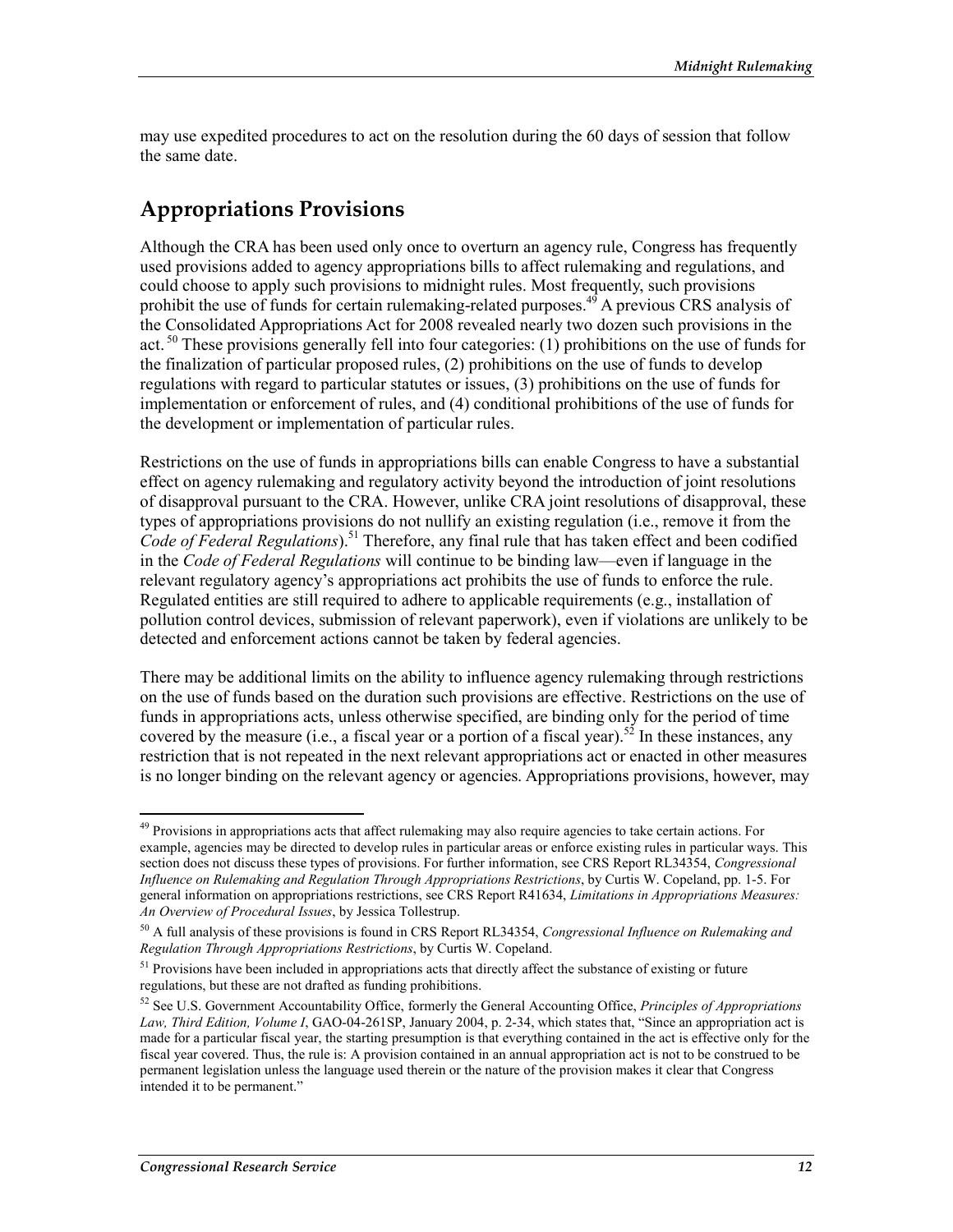include language that causes them to be effective for more than one fiscal year or permanently (e.g., the use of the term "hereafter" or other words of futurity).

Appropriations restrictions on regulatory activities also have varying applicability. As most restrictions on the use of funds are in appropriations bills that fund particular agencies or groups of agencies, these provisions are generally applicable only to the agencies funded by that appropriations measure, unless otherwise specified. Some provisions are worded to affect agencies that are funded in other appropriations bills (e.g., those that prohibit the use of funds in "this or any other Act" to publish or implement regulations).<sup>53</sup> In addition, some regulatory prohibitions on the use of funds are designated as "general provisions" that are "governmentwide" and, therefore, applicable to virtually all federal agencies.<sup>54</sup>

Appropriations prohibitions that seek to restrict regulatory actions may not be effective in preventing such action from occurring in certain circumstances. Some federal regulatory agencies derive a substantial amount of their operating funds from sources other than congressional appropriations (e.g., user fees), and the use of those funds to develop, implement, or enforce rules may not be legally constrained by language preventing the use of appropriated funds.<sup>55</sup> Also, some federal regulations (e.g., many of those issued by the Environmental Protection Agency and the Occupational Safety and Health Administration) are primarily implemented or enforced by state or local governments, and those governments may have sources of funding that are independent of the federal funds that are restricted by the appropriations provisions. Some state or local governments may also have their own statutory and regulatory requirements that are the same as or similar to the federal rules at issue, or may even go beyond federal standards.<sup>56</sup> If state or local funds or legal authorities are used to develop, implement, or enforce regulations, those actions would not appear to be constrained by statutory provisions limiting the use of *federal* funds to restrict action on particular *federal* laws and regulations.<sup>57</sup>

Agencies may also attempt to find alternative ways around provisions prohibiting the use of appropriated funds for rulemaking or other regulatory actions. For example, if an agency is not permitted to use its appropriation to issue a rule on a particular issue, it could attempt to achieve the result through other means, such as through the use of non-binding guidance documents.<sup>58</sup>

<sup>53</sup> See U.S. Government Accountability Office, formerly the General Accounting Office, *Principles of Appropriations Law*, p. 2-33, which says that a general provision "may apply solely to the act in which it is contained ('No part of any appropriation contained in this Act shall be used ...'), or it may have general applicability ('No part of any appropriation contained in this or any other Act shall be used ...')."

<sup>&</sup>lt;sup>54</sup> For example, for FY2012, Title VII of Division C of the Consolidated Appropriations Act was designated as "General Provisions—Government-Wide."

<sup>&</sup>lt;sup>55</sup> Others, however, take the view that even these non-appropriated funds must be at least figuratively deposited into the Treasury, and that "all spending in the name of the United States must be pursuant to legislative appropriation." Kate Stith, "Congress' Power of the Purse," *The Yale Law Journal*, vol. 97 (1988), p. 1345.

<sup>&</sup>lt;sup>56</sup> For example, under the Occupational Safety and Health Act, states may set standards for hazards such as ergonomic injury for which no federal standard has been established. See U.S. General Accounting Office, *Regulatory Programs: Balancing Federal and State Responsibilities for Standard Setting and Implementation*, GAO-02-495, March 2002.

<sup>57</sup> See U.S. Government Accountability Office, *Principles of Federal Appropriations Law, Third Edition, Volume II*, GAO-06-382, February 2006, which says that, unless stated otherwise, expenditures by recipients of federal grants "are not subject to all the same restrictions and limitations imposed on direct expenditures by the federal government. For this reason, grant funds in the hands of a grantee have been said to largely lose their character and identity as federal funds."

<sup>58</sup> See Office of Management and Budget, "Final Bulletin for Agency Good Guidance Practices," 72 *Federal Register* 3432, January 25, 2007. OMB issued the bulletin, in part, because of concerns that agencies were treating guidance (continued...)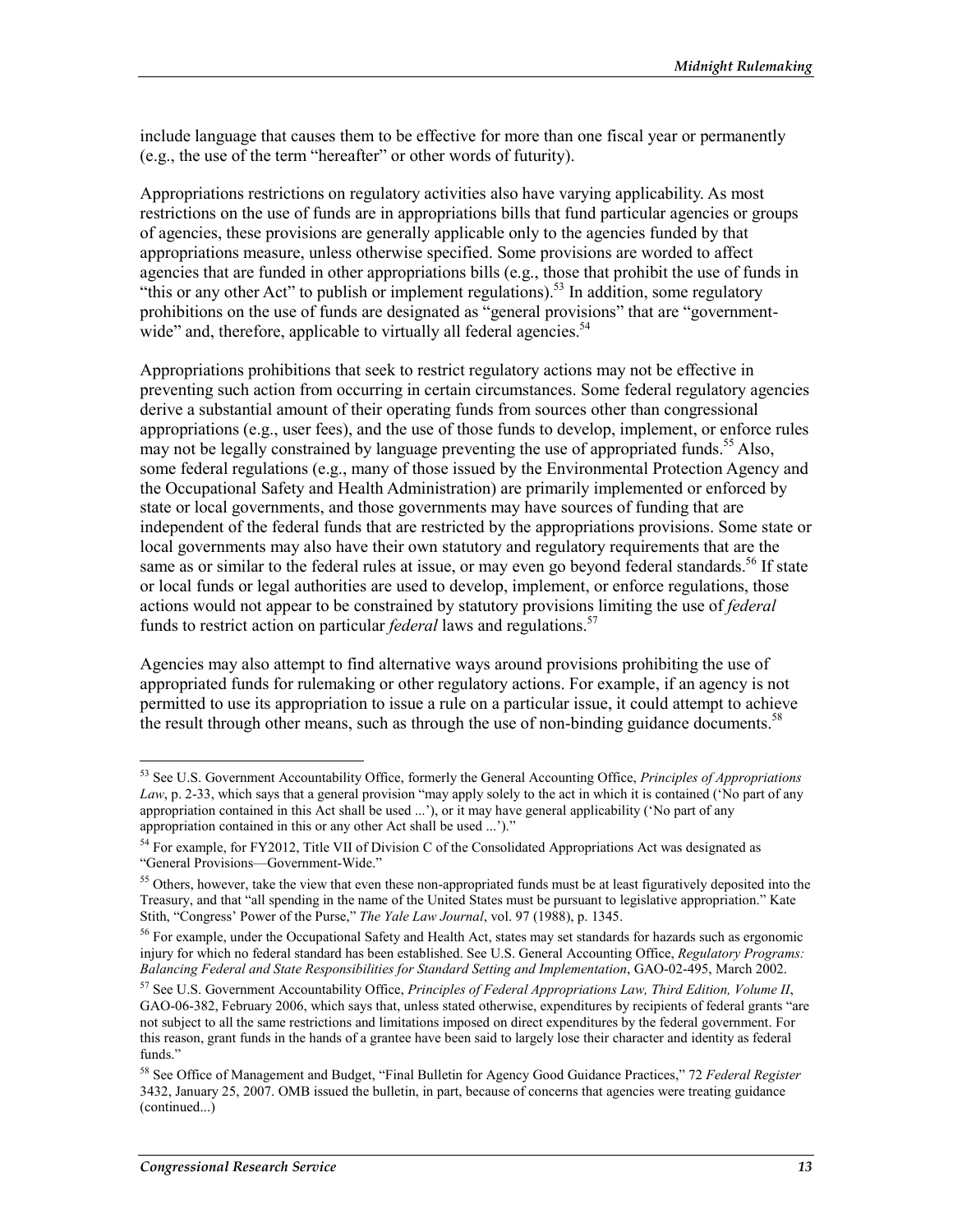Another possibility is that if Congress restricts one agency or group of agencies from issuing a rule on a particular topic, another agency with similar or overlapping statutory authority could be assigned that responsibility, provided that the other agency has such authority to issue the rule.

## **Midnight Rulemaking Proposals in the 112th Congress**

Companion bills entitled the Midnight Rule Relief Act of 2012 (H.R. 4607 and S. 2368) were introduced by Representative Reid Ribble and Senator Ron Johnson in April 2012. The House Committee on Oversight and Government Reform reported H.R. 4607 on June 1, 2012. S. 2368 was referred to the Senate Committee on Homeland Security and Governmental Affairs upon introduction. In the House of Representatives, the text of H.R. 4607, along with texts of a number of other bills related to rulemaking, were incorporated into Rules Committee Print 112-28.<sup>59</sup> The Rules Committee version of H.R.  $4607$  is discussed in this section.<sup>60</sup>

The Midnight Rule Relief Act would establish a moratorium on the proposal or finalization of certain types of rules during the period between a presidential election day and inauguration day of a President's final term in office. The law would only apply in cases "in which a President is not serving a consecutive term."<sup>61</sup>

If enacted, the Midnight Rule Relief Act would prevent a President from proposing or finalizing certain "major" rules during the covered period. $62$  The bill would apply to any major rule that qualified as a "midnight rule." Specifically, a "midnight rule" is defined in the bill as "an agency statement of general applicability and future effect, issued during the moratorium period, that is intended to have the force and effect of law and is designed—(A) to implement, interpret, or prescribe law or policy; or (B) to describe the procedure or practice requirements of an agency."<sup>63</sup>

The bill contains a number of exceptions to the moratorium. First, it creates an exception under which agencies can issue a rule that has a previously established statutory or judicial deadline that falls during the moratorium period.<sup>64</sup> The bill also requires that the OIRA Administrator publish a

 $\overline{a}$ 

<sup>(...</sup>continued)

documents as binding rules. Nevertheless, as OMB points out, guidance documents can have significant effects on regulated entities.

<sup>59</sup> http://rules.house.gov/Media/file/PDF\_112\_2/LegislativeText/CPRT-112-HPRT-RU00-HR4078.pdf.

<sup>&</sup>lt;sup>60</sup> The Rules Committee made some changes to the text of H.R. 4607 as reported by the Committee on Oversight and Government Reform.

 $618205(3)$ .

 $62$  Specifically, the bill says that "an agency may not propose or finalize any midnight rule that the Administrator of the Office of Information and Regulatory Affairs of the Office of Management and Budget finds is likely to result in an annual cost to the economy of \$100,000,000 or more or adversely affect in a material way the economy, a sector of the economy, productivity, competition, jobs, the environment, public health or safety, small entities, or State, local, or tribal governments or communities." This definition is similar to the definition of "economically significant" rules from E.O. 12866. However, the bill would only apply to a subset of these rules; see discussion in main text of this memorandum.

 $63 \text{ }\frac{8}{9}$  205(4). The "moratorium period" is the period between election day and inauguration day.

 $64$  The bill does not appear to explicitly indicate whether an agency may issue a rule during the moratorium whose deadline has already passed. It appears that the agency would not be able to issue such a rule.